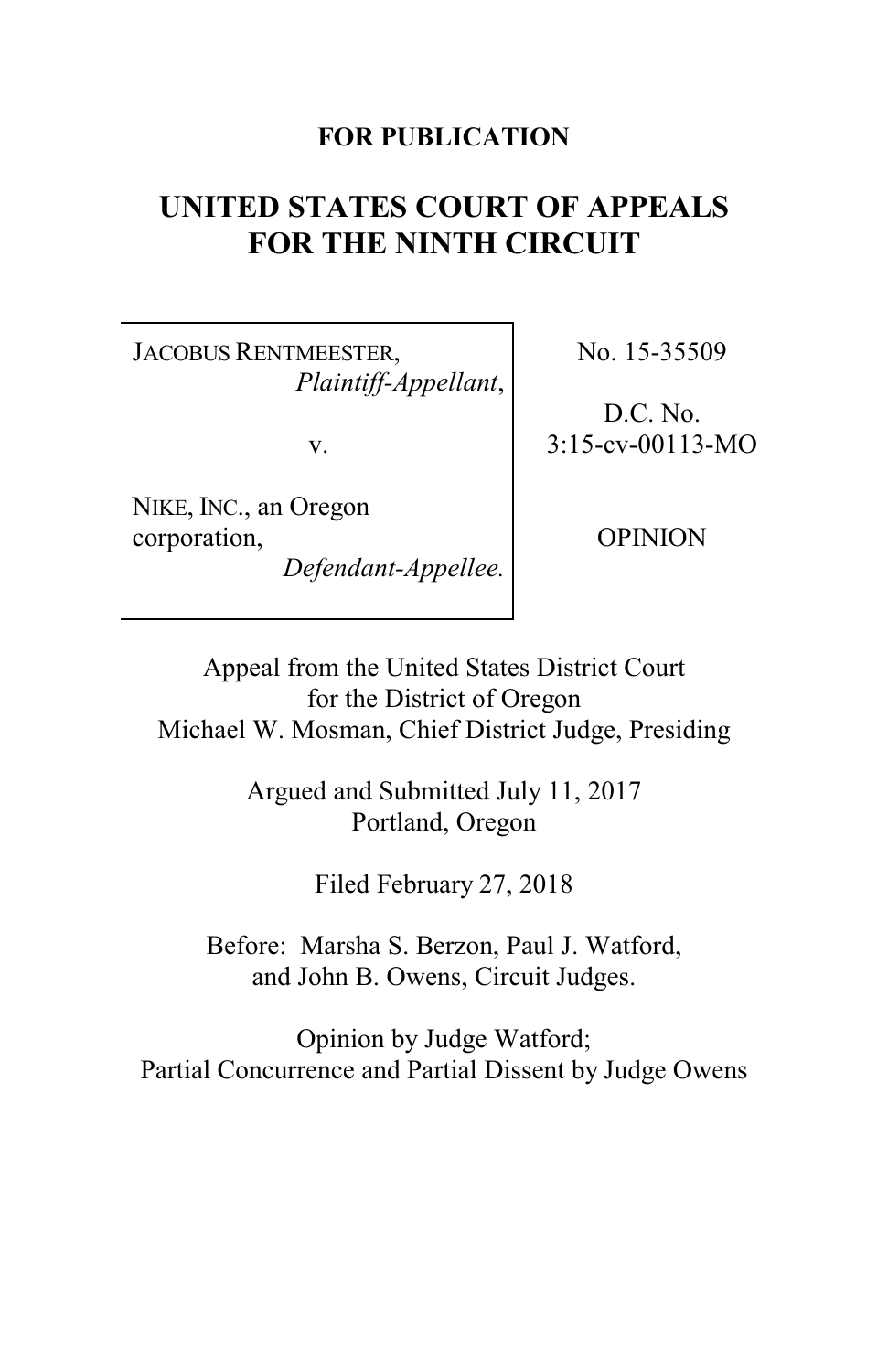## **SUMMARY\***

## **Copyright**

The panel affirmed the district court's dismissal of a copyright infringement action brought by photographer Jacobus Rentmeester against Nike, Inc.

Rentmeester alleged that Nike infringed his copyright in a photograph of Michael Jordan when it commissioned its own photograph of Jordan and then used that photo to create its "Jumpman" logo.

The panel held that Rentmeester plausibly alleged the first element of his copyright claim—that he owned a valid copyright in his photo. He also plausibly alleged the "copying" component of the second element because Nike's access to Rentmeester's photo, combined with the obvious conceptual similarities between the two photos, was sufficient to create a presumption that the Nike photo was the product of copying rather than independent creation.

Rentmeester did not, however, plausibly allege that Nike copied enough of the protected expression from his photo to establish unlawful appropriation. The panel held that Rentmeester could not copyright the pose in the photograph, and he was entitled to protection only for the way the pose was expressed, including the camera angle, timing, and shutter speed he chose. The panel explained that a photographer's copyright is limited to the particular selection

<sup>\*</sup> This summary constitutes no part of the opinion of the court. It has been prepared by court staff for the convenience of the reader.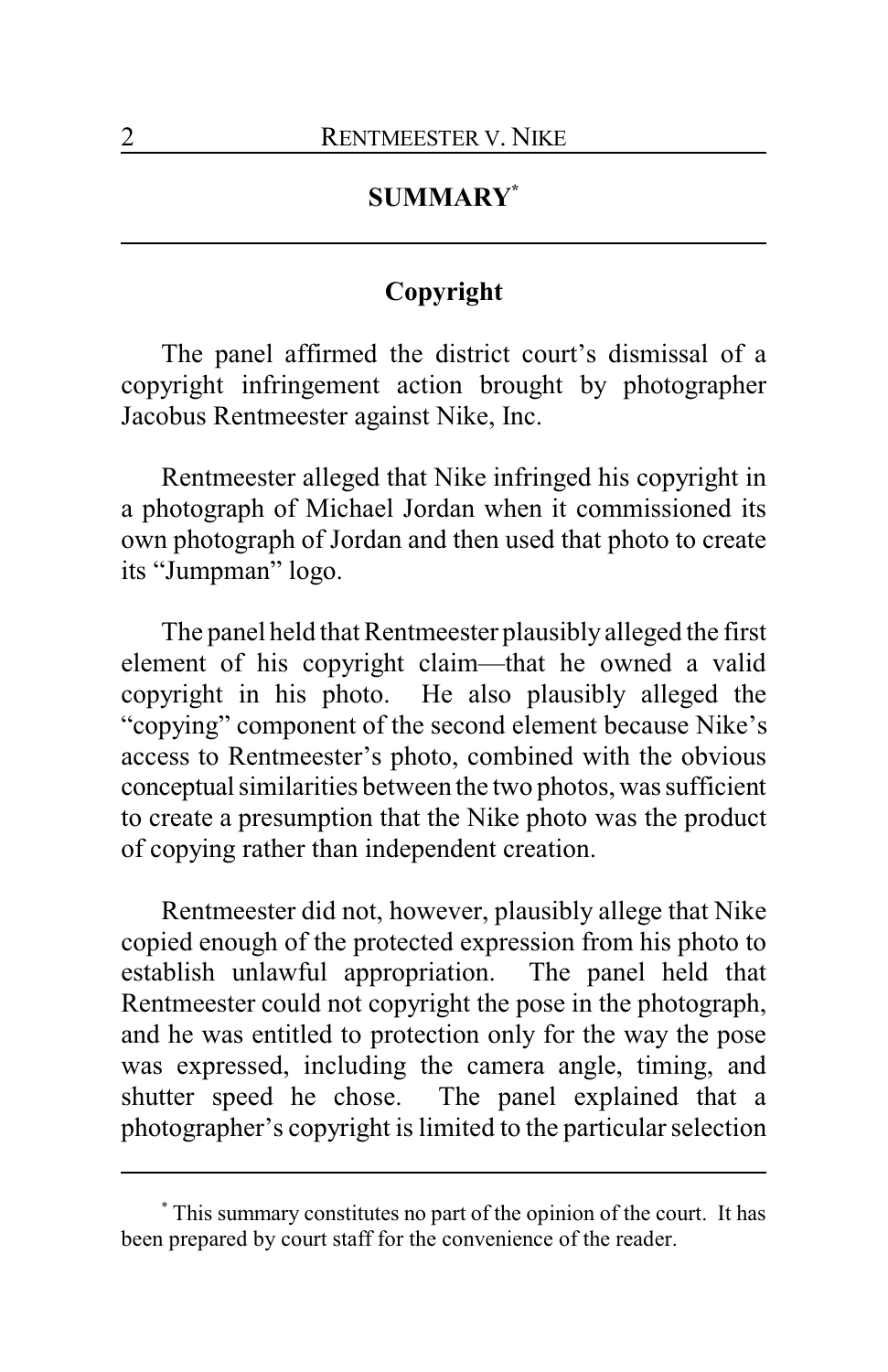and arrangement of the elements expressed in the copyrighted image. The panel held that Rentmeester's photo was entitled to broad rather than thin protection because the range of creative choices open to him in producing the photo was exceptionally broad. Nonetheless, Rentmeester did not plausibly allege that his photo and the Nike photo were substantially similar under the extrinsic test because there were differences in selection and arrangement of elements, as reflected in the photos' objective details. The panel concluded that, therefore, the Jumpman logo also was not substantially similar to Rentmeester's photo.

Concurring in part and dissenting in part, Judge Owens agreed with most of the majority's analysis, and with its holding that Rentmeester could not prevail on his Jumpman logo copyright infringement claim. Judge Owens disagreed with the majority's conclusion as to the Nike photo on the basis that questions of substantial similarity are inherently factual and should not have been resolved at the dismissal stage.

## **COUNSEL**

Dean M. Harvey (argued), Katherine C. Lubin, and Eric B. Fastiff, Lieff Cabraser Heimann & Bernstein LLP, San Francisco, California; Cody Hoesly, Larkins Vacura LLP, Portland, Oregon; for Plaintiff-Appellant.

Dale Cendali (argued), Johanna Schmitt, and P. Daniel Bond, Kirkland & Ellis LLP, New York, New York; Jon Stride, Tonkon Torp LLP, Portland, Oregon; for Defendant-Appellee.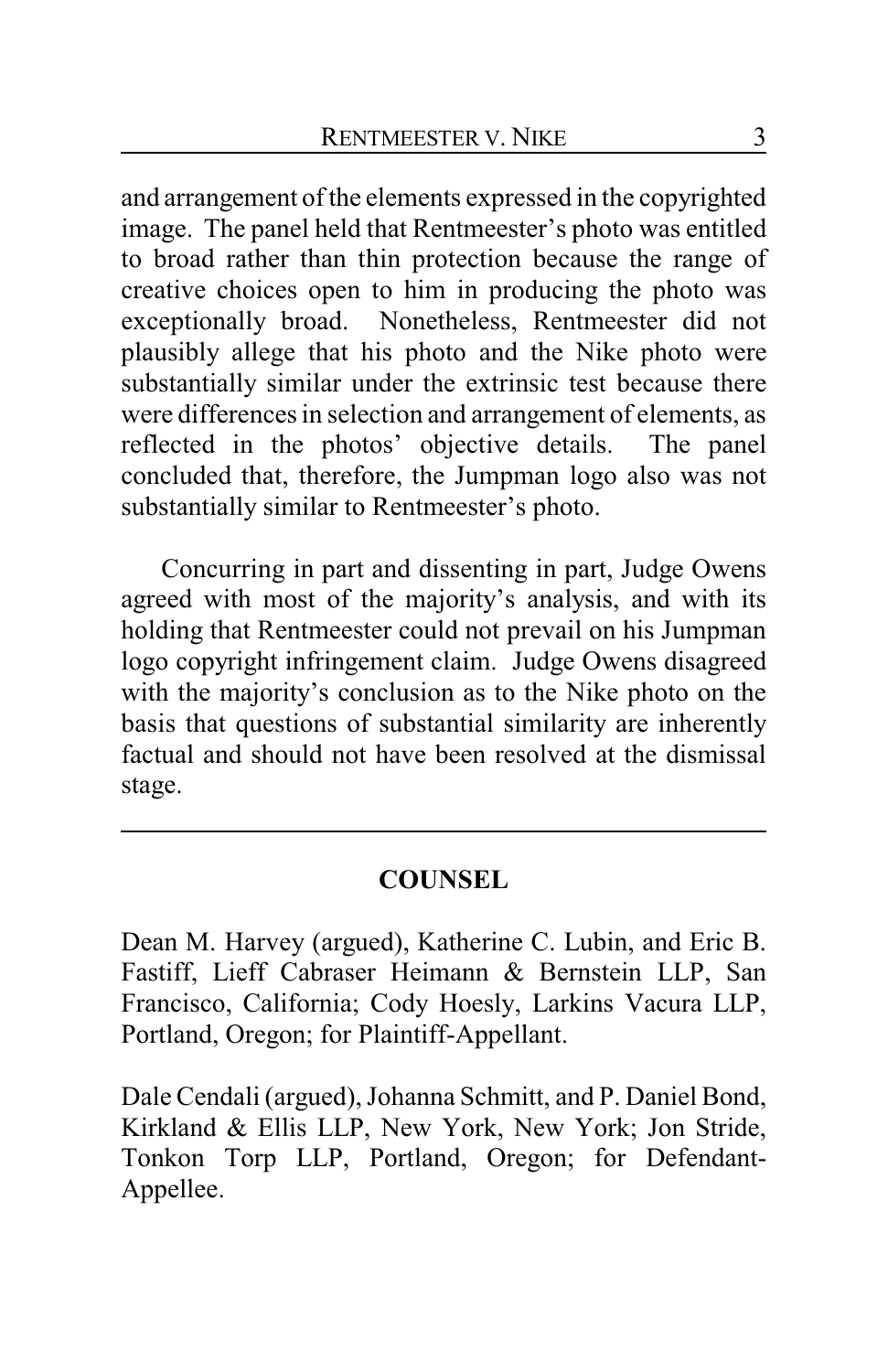### **OPINION**

WATFORD, Circuit Judge:

This is a copyright infringement action brought by the renowned photographer Jacobus Rentmeester against Nike, Inc. The case involves a famous photograph Rentmeester took in 1984 of Michael Jordan, who at the time was a student at the University of North Carolina. The photo originally appeared in *Life* magazine as part of a photo essay featuring American athletes who would soon be competing in the 1984 Summer Olympic Games. We are asked to decide whether Nike infringed Rentmeester's copyright when it commissioned its own photograph of Jordan and then used that photo to create one of its most iconic trademarks.

I

The allegations in Rentmeester's complaint, which we accept as true at this stage of the proceedings, establish the following. Rentmeester's photograph of Jordan, reproduced in the Appendix, is highly original. It depicts Jordan leaping toward a basketball hoop with a basketball raised above his head in his left hand, as though he is attempting to dunk the ball. The setting for the photo is not a basketball court, as one would expect in a shot of this sort. Instead, Rentmeester chose to take the photo on an isolated grassy knoll on the University of North Carolina campus. He brought in a basketball hoop and backboard mounted on a tall pole, which he planted in the ground to position the hoop exactly where he wanted. Whether due to the height of the pole or its placement within the image, the basketball hoop appears to tower above Jordan, beyond his reach.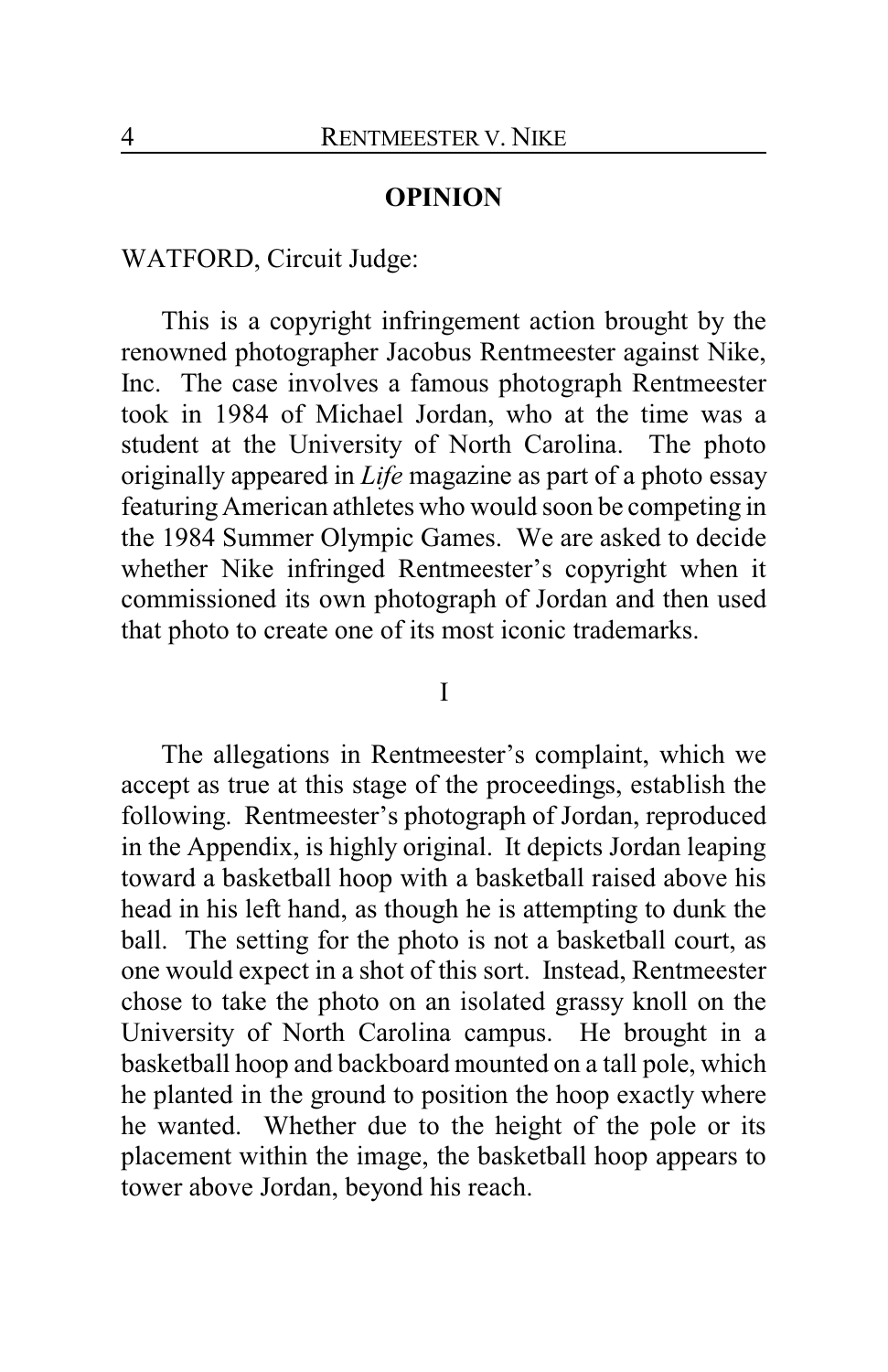Rentmeester instructed Jordan on the precise pose he wanted Jordan to assume. It was an unusual pose for a basketball player to adopt, one inspired by ballet's *grand jeté*, in which a dancer leaps with legs extended, one foot forward and the other back. Rentmeester positioned the camera below Jordan and snapped the photo at the peak of his jump so that the viewer looks up at Jordan's soaring figure silhouetted against a cloudless blue sky. Rentmeester used powerful strobe lights and a fast shutter speed to capture a sharp image of Jordan contrasted against the sky, even though the sun is shining directly into the camera lens from the lower righthand corner of the shot.

Not long after Rentmeester's photograph appeared in *Life* magazine, Nike contacted him and asked to borrow color transparencies of the photo. Rentmeester provided Nike with two color transparencies for \$150 under a limited license authorizing Nike to use the transparencies "for slide presentation only." It is unclear from the complaint what kind of slide presentation Nike may have been preparing, but the companywas then beginning its lucrative partnership with Jordan by promoting the Air Jordan brand of athletic shoes.

In late 1984 or early 1985, Nike hired a photographer to produce its own photograph of Jordan, one obviously inspired by Rentmeester's. In the Nike photo, Jordan is again shown leaping toward a basketball hoop with a basketball held in his left hand above his head, as though he is about to dunk the ball. *See* Appendix. The photo was taken outdoors and from a similar angle as in Rentmeester's photo, so that the viewer looks up at Jordan's figure silhouetted against the sky. In the Nike photo, though, it is the city of Chicago's skyline that appears in the background, a nod to the fact that by then Jordan was playing professionally for the Chicago Bulls.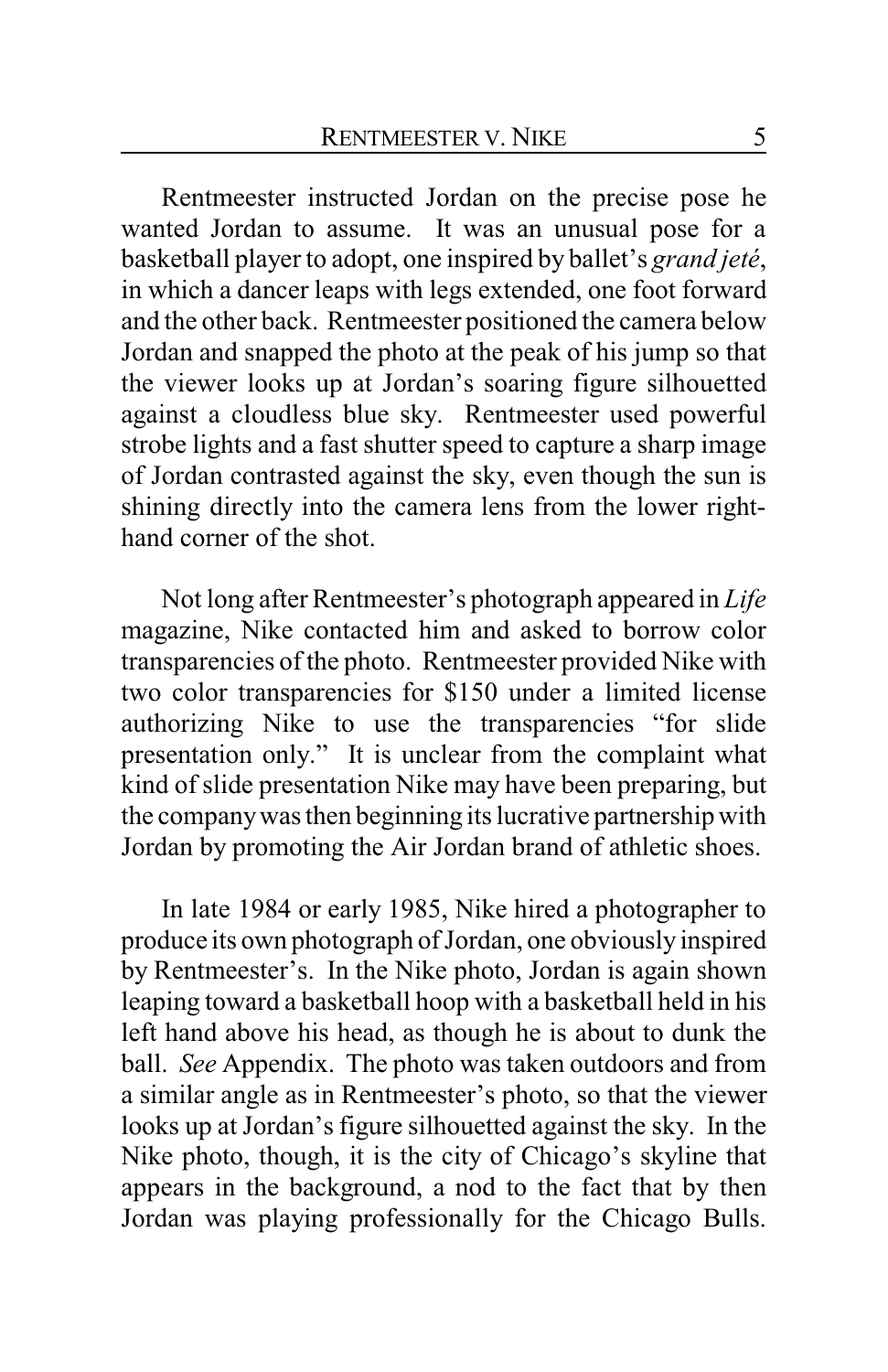Jordan wears apparel reflecting the colors of his new team, and he is of course wearing a pair of Nike shoes. Nike used this photo on posters and billboards as part of its marketing campaign for the new Air Jordan brand.

When Rentmeester saw the Nike photo, he threatened to sue Nike for breach of the limited license governing use of his color transparencies. To head off litigation, Nike entered into a new agreement with Rentmeester in March 1985, under which the company agreed to pay \$15,000 for the right to continue using the Nike photo on posters and billboards in North America for a period of two years. Rentmeester alleges that Nike continued to use the photo well beyond that period.

In 1987, Nike created its iconic "Jumpman" logo, a solid black silhouette that tracks the outline of Jordan's figure as it appears in the Nike photo. *See* Appendix. Over the past three decades, Nike has used the Jumpman logo in connection with the sale and marketing of billions of dollars of merchandise. It has become one of Nike's most recognizable trademarks.

Rentmeester filed this action in January 2015. He alleges that both the Nike photo and the Jumpman logo infringe the copyright in his 1984 photo of Jordan. His complaint asserts claims for direct, vicarious, and contributory infringement, as well as a claim for violation of the Digital Millennium Copyright Act, 17 U.S.C. § 1202. Rentmeester seeks damages only for acts of infringement occurring within the Copyright Act's three-year limitations period (January 2012 to the present). Doing so avoids the defense of laches that would otherwise arise from his 30-year delay in bringing suit.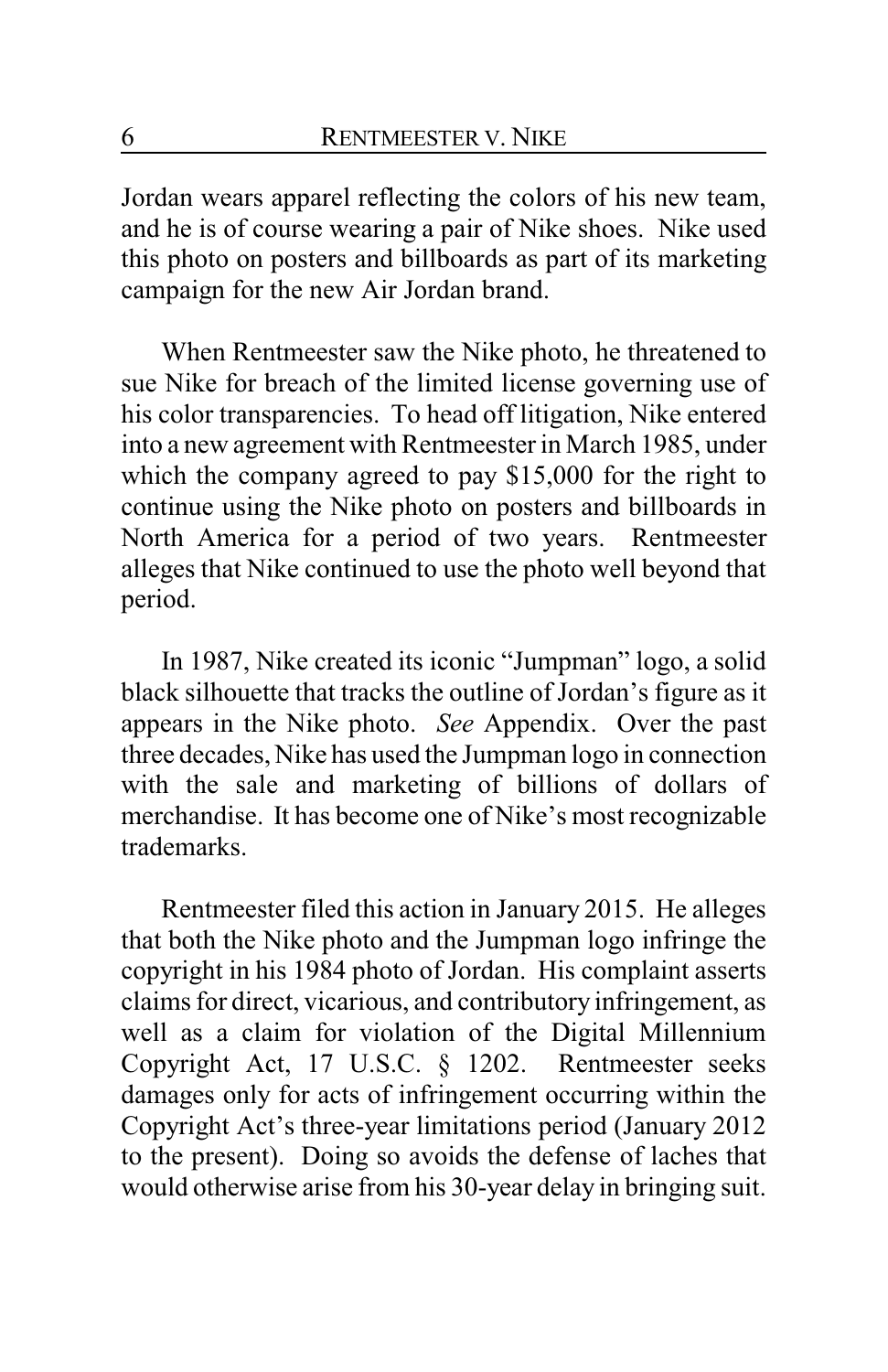*See Petrella v. Metro-Goldwyn-Mayer, Inc.*, 134 S. Ct. 1962, 1970 (2014).

The district court granted Nike's motion to dismiss under Federal Rule of Civil Procedure 12(b)(6). The court dismissed Rentmeester's claims with prejudice after concluding that neither the Nike photo nor the Jumpman logo infringe Rentmeester's copyright as a matter of law. We review that legal determination *de novo*.

#### II

To state a claim for copyright infringement, Rentmeester must plausibly allege two things: (1) that he owns a valid copyright in his photograph of Jordan, and (2) that Nike copied protected aspects of the photo's expression. *See Feist Publications, Inc. v. Rural Telephone Service Co.*, 499 U.S. 340, 361 (1991); *Shaw v. Lindheim*, 919 F.2d 1353, 1356 (9th Cir. 1990).

Although our cases have not always made this point explicit, the second element has two distinct components: "copying" and "unlawful appropriation." *Sid & Marty Krofft Television Productions, Inc. v. McDonald's Corp.*, 562 F.2d 1157, 1164–65 (9th Cir. 1977); *Arnstein v. Porter*, 154 F.2d 464, 468 (2d Cir. 1946); 4 Melville B. Nimmer & David Nimmer, Nimmer on Copyright § 13.01[B] (2017). Proof of copying by the defendant is necessary because independent creation is a complete defense to copyright infringement. No matter how similar the plaintiff's and the defendant's works are, if the defendant created his independently, without knowledge of or exposure to the plaintiff's work, the defendant is not liable for infringement. *See Feist*, 499 U.S. at 345–46. Proof of unlawful appropriation—that is, *illicit*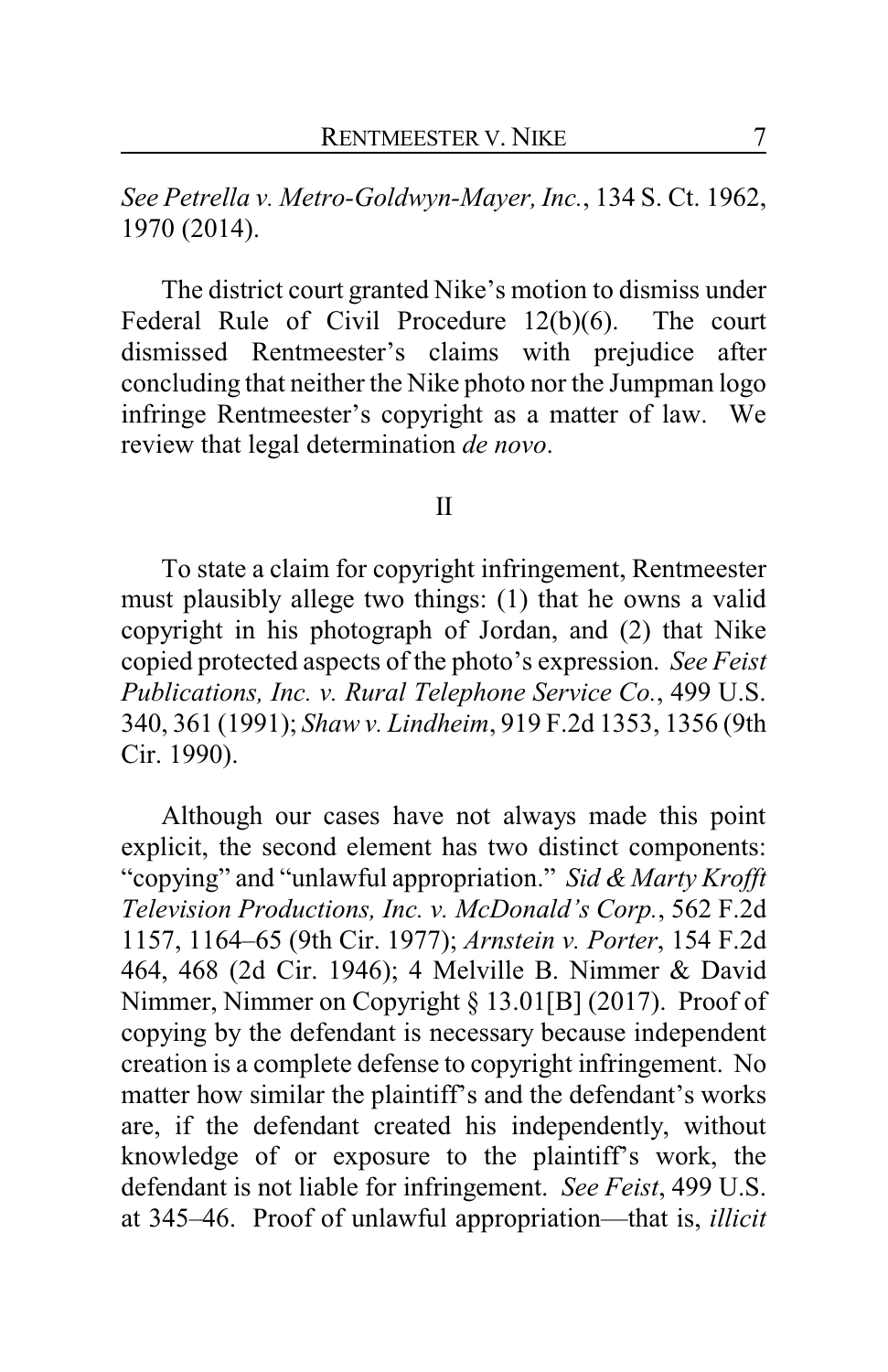copying—is necessary because copyright law does not forbid all copying. The Copyright Act provides that copyright protection does not "extend to any idea, procedure, process, system, method of operation, concept, principle, or discovery, regardless of the form in which it is described, explained, illustrated, or embodied in [the copyrighted] work." 17 U.S.C. § 102(b). Thus, a defendant incurs no liability if he copies only the "ideas" or "concepts" used in the plaintiff's work. To infringe, the defendant must also copy enough of the plaintiff's expression of those ideas or concepts to render the two works "substantially similar." *Mattel, Inc. v. MGA Entertainment, Inc.*, 616 F.3d 904, 913–14 (9th Cir. 2010).

When the plaintiff lacks direct evidence of copying, he can attempt to prove it circumstantially by showing that the defendant had access to the plaintiff's work and that the two works share similarities probative of copying. *See Baxter v. MCA, Inc.*, 812 F.2d 421, 423 (9th Cir. 1987); 4 Nimmer on Copyright § 13.01[B]. Such proof creates a presumption of copying, which the defendant can then attempt to rebut by proving independent creation. *Three Boys Music Corp. v. Bolton*, 212 F.3d 477, 486 (9th Cir. 2000).

Unfortunately, we have used the same term—"substantial similarity"—to describe both the degree of similarity relevant to proof of copying and the degree of similarity necessary to establish unlawful appropriation. The term means different things in those two contexts. To prove copying, the similarities between the two works need not be extensive, and they need not involve protected elements of the plaintiff's work. They just need to be similarities one would not expect to arise if the two works had been created independently. *Laureyssens v. Idea Group, Inc.*, 964 F.2d 131, 140 (2d Cir. 1992); 4 Nimmer on Copyright § 13.01[B]. To prove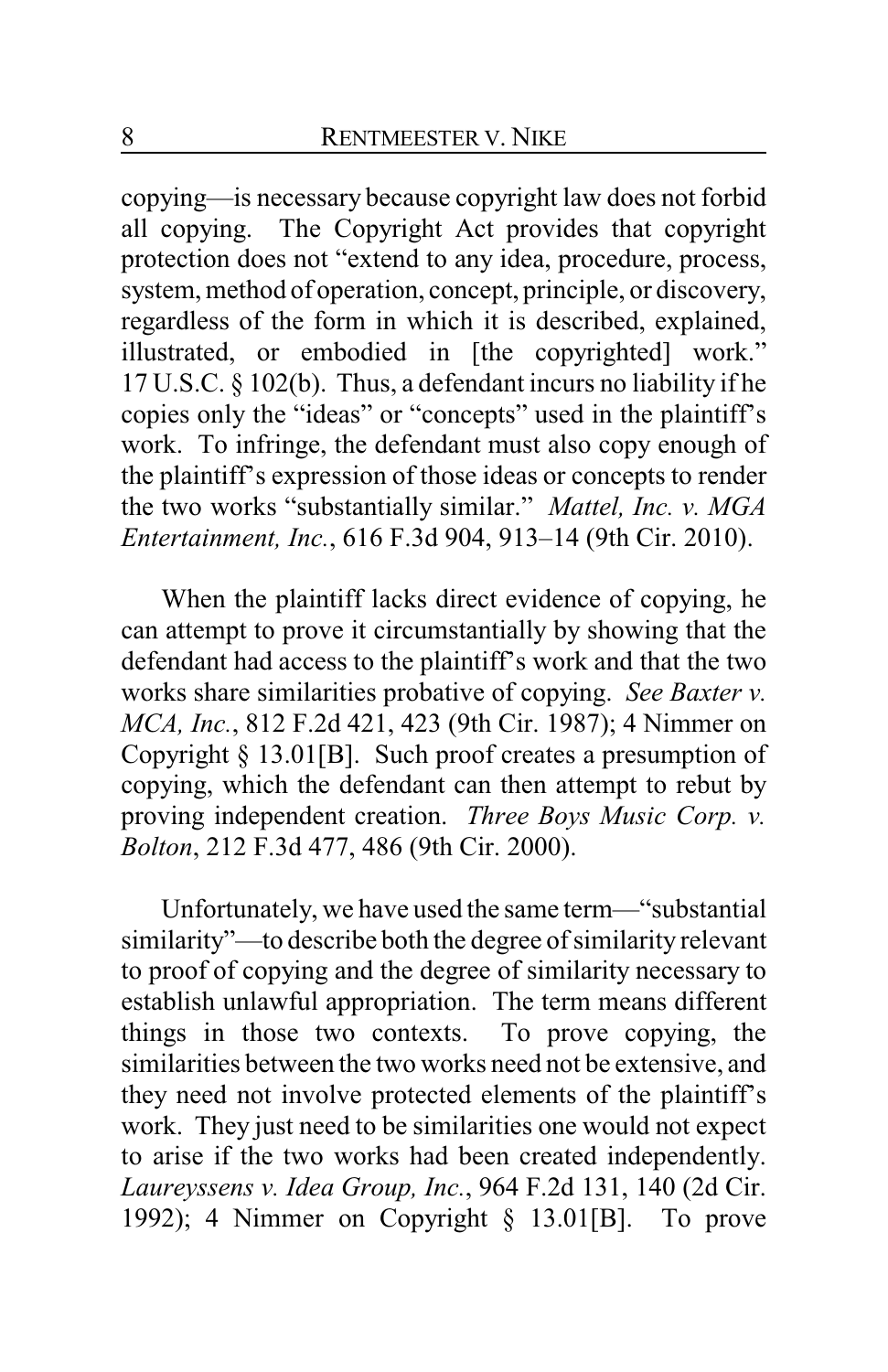unlawful appropriation, on the other hand, the similarities between the two works must be "substantial" and they must involve protected elements of the plaintiff's work. *Laureyssens*, 964 F.2d at 140.<sup>1</sup>

In this case, Rentmeester has plausibly alleged the first element of his infringement claim—that he owns a valid copyright. The complaint asserts that he has been the sole owner of the copyright in his photo since its creation in 1984. And the photo obviously qualifies as an "original work of authorship," given the creative choices Rentmeester made in composing it. *See* 17 U.S.C. § 102(a)(5); *Burrow-Giles Lithographic Co. v. Sarony*, 111 U.S. 53, 60 (1884). Rentmeester alleges that he registered his photo with the Copyright Office in 2014, which permits him to bring this suit. 17 U.S.C. § 411(a).

Rentmeester has also plausibly alleged the "copying" component of the second element. He alleges that he provided color transparencies of his photo to Nike's creative director shortly before production of the Nike photo. That allegation establishes that Nike had access to Rentmeester's photo, which in this context means a reasonable opportunity to view it. *L.A. Printex Industries, Inc. v. Aeropostale, Inc.*, 676 F.3d 841, 846 (9th Cir. 2012). Nike's access to Rentmeester's photo, combined with the obvious conceptual similarities between the two photos, is sufficient to create a

<sup>&</sup>lt;sup>1</sup> To avoid the confusion that arises from using the same term to describe two different concepts, some courts now use the term "probative similarity" to describe the similarities relevant to proof of copying. *See, e.g.*, *Peter Letterese & Associates, Inc. v. World Institute of Scientology Enterprises, International*, 533 F.3d 1287, 1301 & n.16 (11th Cir. 2008); *Positive Black Talk Inc. v. Cash Money Records Inc.*, 394 F.3d 357, 368 & n.7 (5th Cir. 2004); *Laureyssens*, 964 F.2d at 140.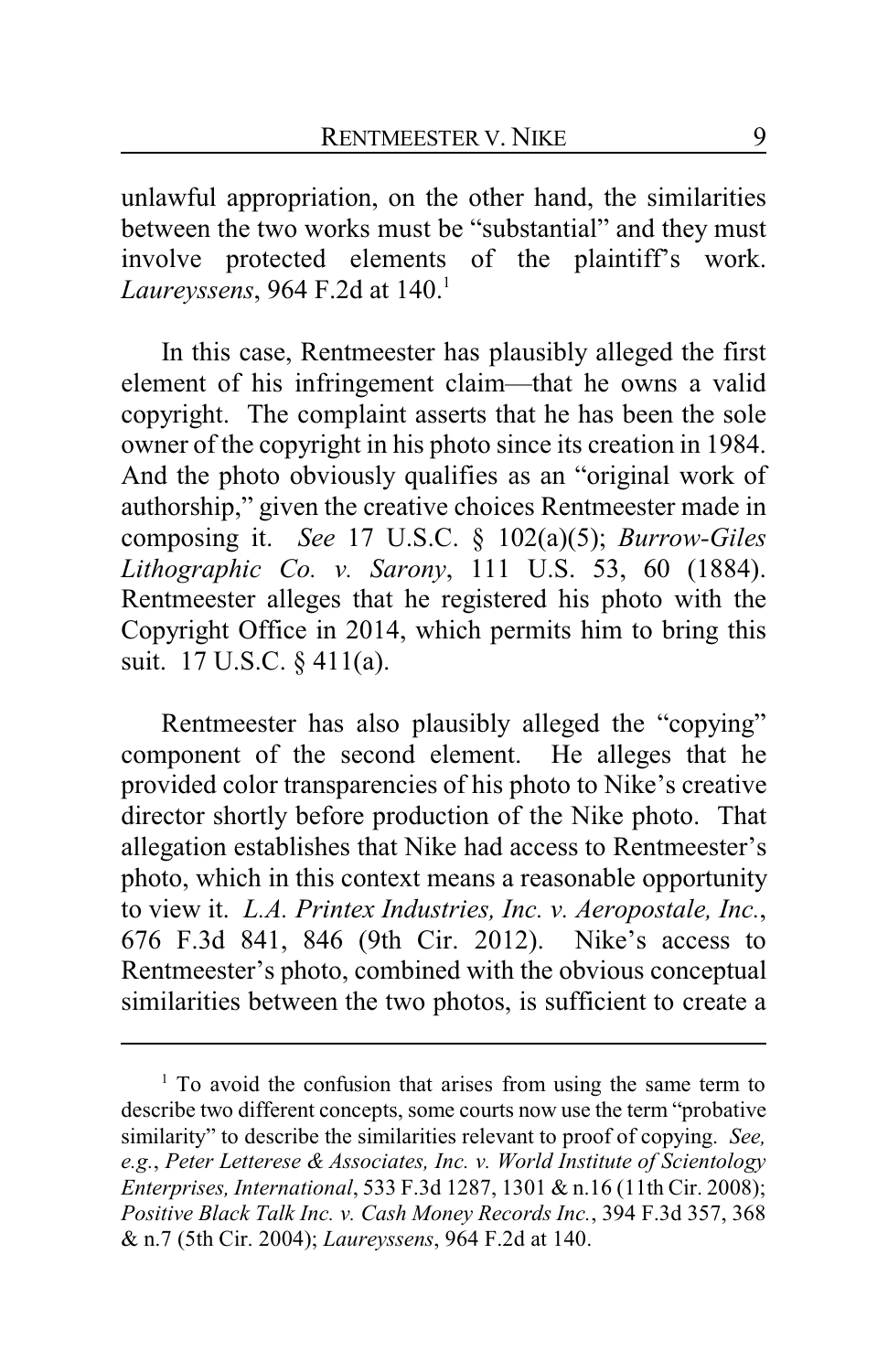presumption that the Nike photo was the product of copying rather than independent creation.

The remaining question is whether Rentmeester has plausibly alleged that Nike copied enough of the protected expression from Rentmeester's photo to establish unlawful appropriation. To prove this component of his claim, Rentmeester does not have to show that Nike produced an exact duplicate of his photo. *See Rogers v. Koons*, 960 F.2d 301, 307 (2d Cir. 1992). But, as mentioned, he does have to show that Nike copied enough of the photo's protected expression to render their works "substantially similar." *See Mattel*, 616 F.3d at 913–14.

In our circuit, determining whether works are substantially similar involves a two-part analysis consisting of the "extrinsic test" and the "intrinsic test." The extrinsic test assesses the objective similarities of the two works, focusing only on the protectable elements of the plaintiff's expression. *Cavalier v. Random House, Inc.*, 297 F.3d 815, 822 (9th Cir. 2002). Before that comparison can be made, the court must "filter out" the unprotectable elements of the plaintiff's work—primarily ideas and concepts, material in the public domain, and *scènes à faire* (stock or standard features that are commonly associated with the treatment of a given subject). *Id.* at 822–23. The protectable elements that remain are then compared to corresponding elements of the defendant's work to assess similarities in the objective details of the works. The intrinsic test requires a more holistic, subjective comparison of the works to determine whether they are substantially similar in "total concept and feel." *Id.* at 822 (internal quotation marks omitted). To prevail, a plaintiff must prove substantial similarity under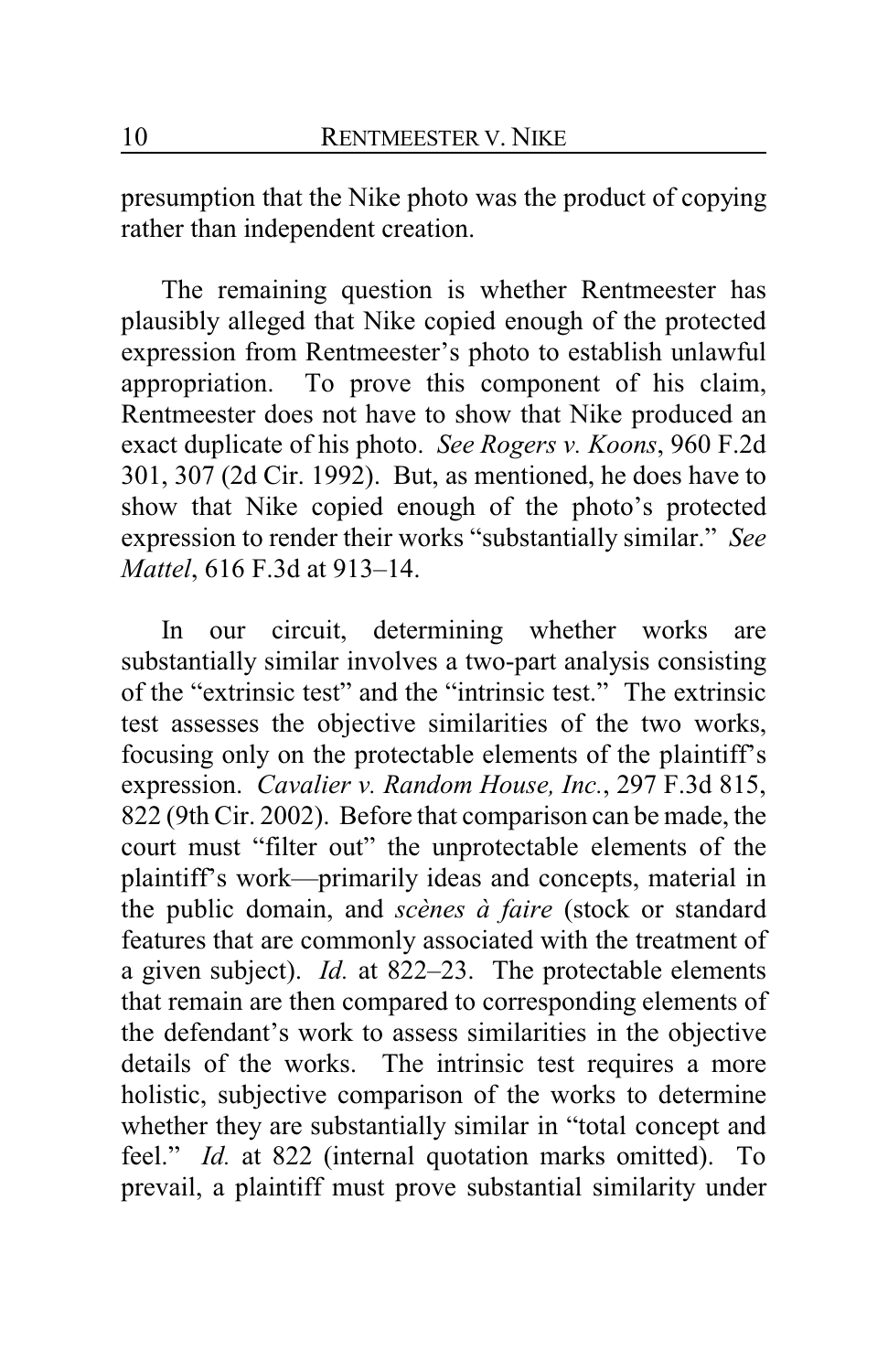both tests. *Funky Films, Inc. v. Time Warner Entertainment Co.*, 462 F.3d 1072, 1077 (9th Cir. 2006).

Only the extrinsic test's application may be decided by the court as a matter of law, *McCulloch v. Albert E. Price, Inc.*, 823 F.2d 316, 319 (9th Cir. 1987), so that is the only test relevant in reviewing the district court's ruling on a motion to dismiss. Before applying the extrinsic test ourselves, a few words are in order about the filtering process that the test demands.

Certain types of works can be dissected into protected and unprotected elements more readily than others. With novels, plays, and motion pictures, for instance, even after filtering out unprotectable elements like ideas and *scènes à faire*, many protectable elements of expression remain that can be objectively compared. "[P]lot, themes, dialogue, mood, setting, pace, characters, and sequence of events" are elements we have previously identified. *Funky Films*, 462 F.3d at 1077 (internal quotation marks omitted).

Photographs cannot be dissected into protected and unprotected elements in the same way. To be sure, photos can be broken down into objective elements that reflect the various creative choices the photographer made in composing the image—choices related to subject matter, pose, lighting, camera angle, depth of field, and the like. *See Ets-Hokin v. Skyy Spirits, Inc.*, 225 F.3d 1068, 1074–75 (9th Cir. 2000). But none of those elements is subject to copyright protection when viewed in isolation. For example, a photographer who produces a photo using a highly original lighting technique or a novel camera angle cannot prevent other photographers from using those same techniques to produce new images of their own, provided the new images are not substantially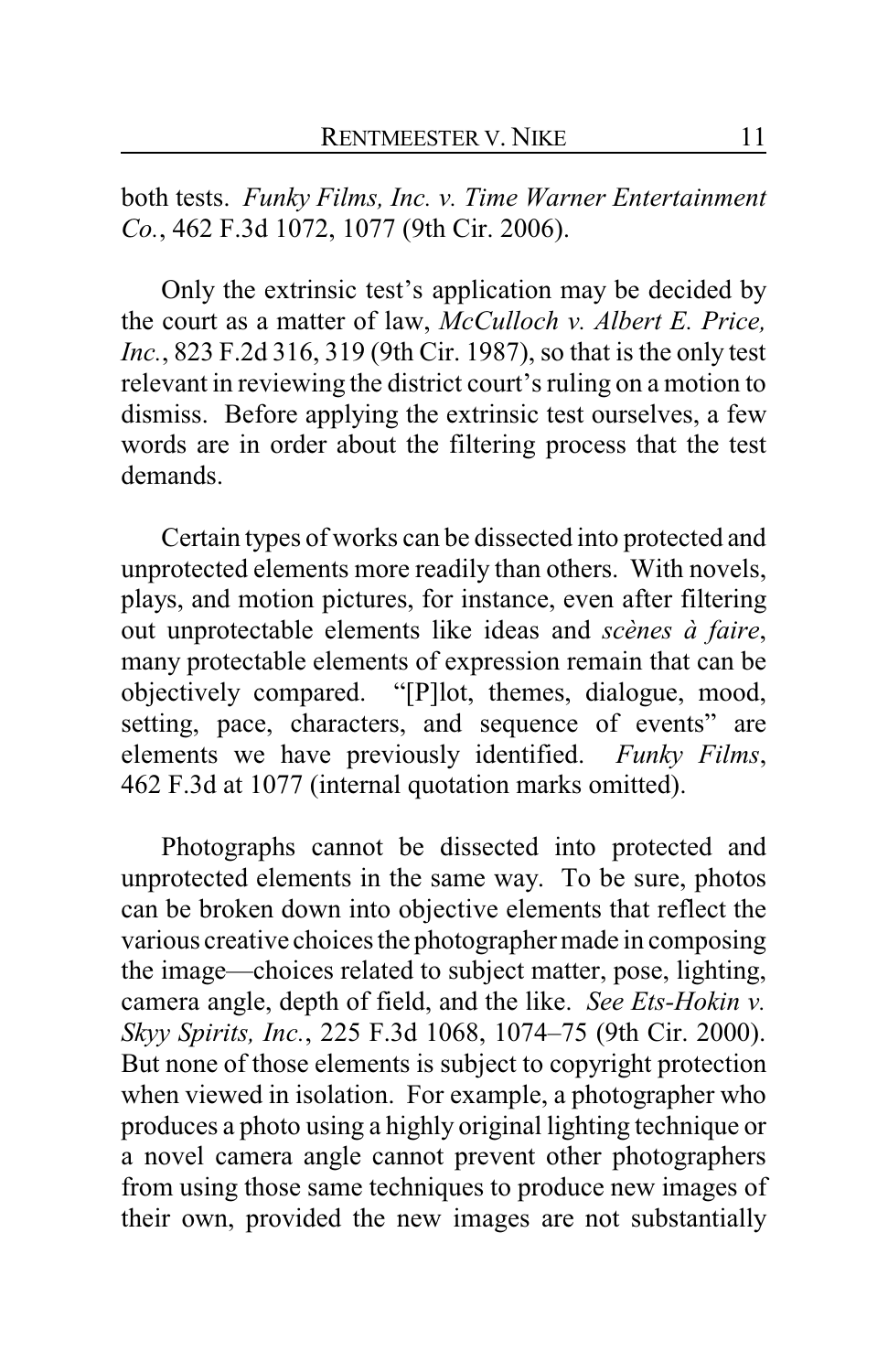similar to the earlier, copyrighted photo. With respect to a photograph's subject matter, no photographer can claim a monopoly on the right to photograph a particular subject just because he was the first to capture it on film. A subsequent photographer is free to take her own photo of the same subject, again so long as the resulting image is not substantially similar to the earlier photograph.

That remains true even if, as here, a photographer creates wholly original subject matter by having someone pose in an unusual or distinctive way. Without question, one of the highly original elements of Rentmeester's photo is the fanciful (non-natural) pose he asked Jordan to assume. That pose was a product of Rentmeester's own "intellectual invention," *Burrow-Giles*, 111 U.S. at 60; it would not have been captured on film but for Rentmeester's creativity in conceiving it. The pose Rentmeester conceived is thus quite unlike the pose at issue in *Harney v. Sony Pictures Television, Inc.*, 704 F.3d 173 (1st Cir. 2013), which consisted of nothing more than a daughter riding piggyback on her father's shoulders. The photographer there did not orchestrate the pose and, even if he had, the pose is so commonplace as to be part of the public domain. *Id.* at 187; *see also Leibovitz v. Paramount Pictures Corp.*, 137 F.3d 109, 116 (2d Cir. 1998) (pose of a nude, pregnant woman in profile is part of the public domain).

Without gainsaying the originality of the pose Rentmeester created, he cannot copyright the pose itself and thereby prevent others from photographing a person in the same pose. He is entitled to protection only for the way the pose is expressed in his photograph, a product of not just the pose but also the camera angle, timing, and shutter speed Rentmeester chose. If a subsequent photographer persuaded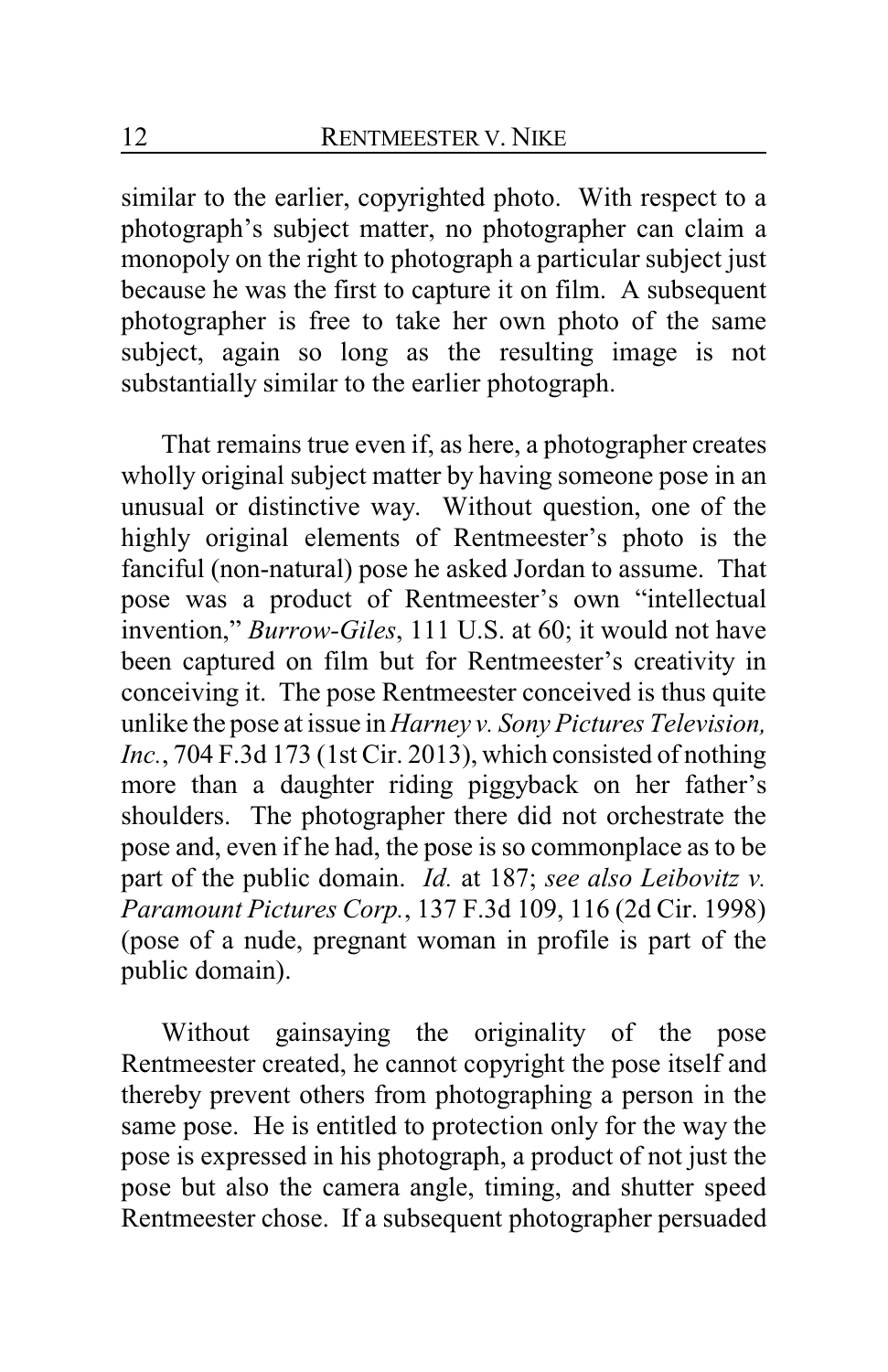Michael Jordan to assume the exact same pose but took her photo, say, from a bird's eye view directly above him, the resulting image would bear little resemblance to Rentmeester's photo and thus could not be deemed infringing.

What *is* protected by copyright is the photographer's selection and arrangement of the photo's otherwise unprotected elements. If sufficiently original, the combination of subject matter, pose, camera angle, etc., receives protection, not any of the individual elements standing alone. In that respect (although not in others), photographs can be likened to factual compilations. 1 Nimmer on Copyright § 2A.08[E][3][c]; Justin Hughes, *The Photographer's Copyright—Photograph as Art, Photograph as Database*, 25 Harv. J. L. & Tech. 339, 350–51 (2012). An author of a factual compilation cannot claim copyright protection for the underlying factual material—facts are always free for all to use. *Feist*, 499 U.S. at 347–48. If sufficiently original, though, an author's selection and arrangement of the material are entitled to protection. *Id.* at 348–49. The individual elements that comprise a photograph can be viewed in the same way, as the equivalent of unprotectable "facts" that anyone may use to create new works. A second photographer is free to borrow any of the individual elements featured in a copyrighted photograph, "so long as the competing work does not feature the same selection and arrangement" of those elements. *Id.* at 349. In other words, a photographer's copyright is limited to "the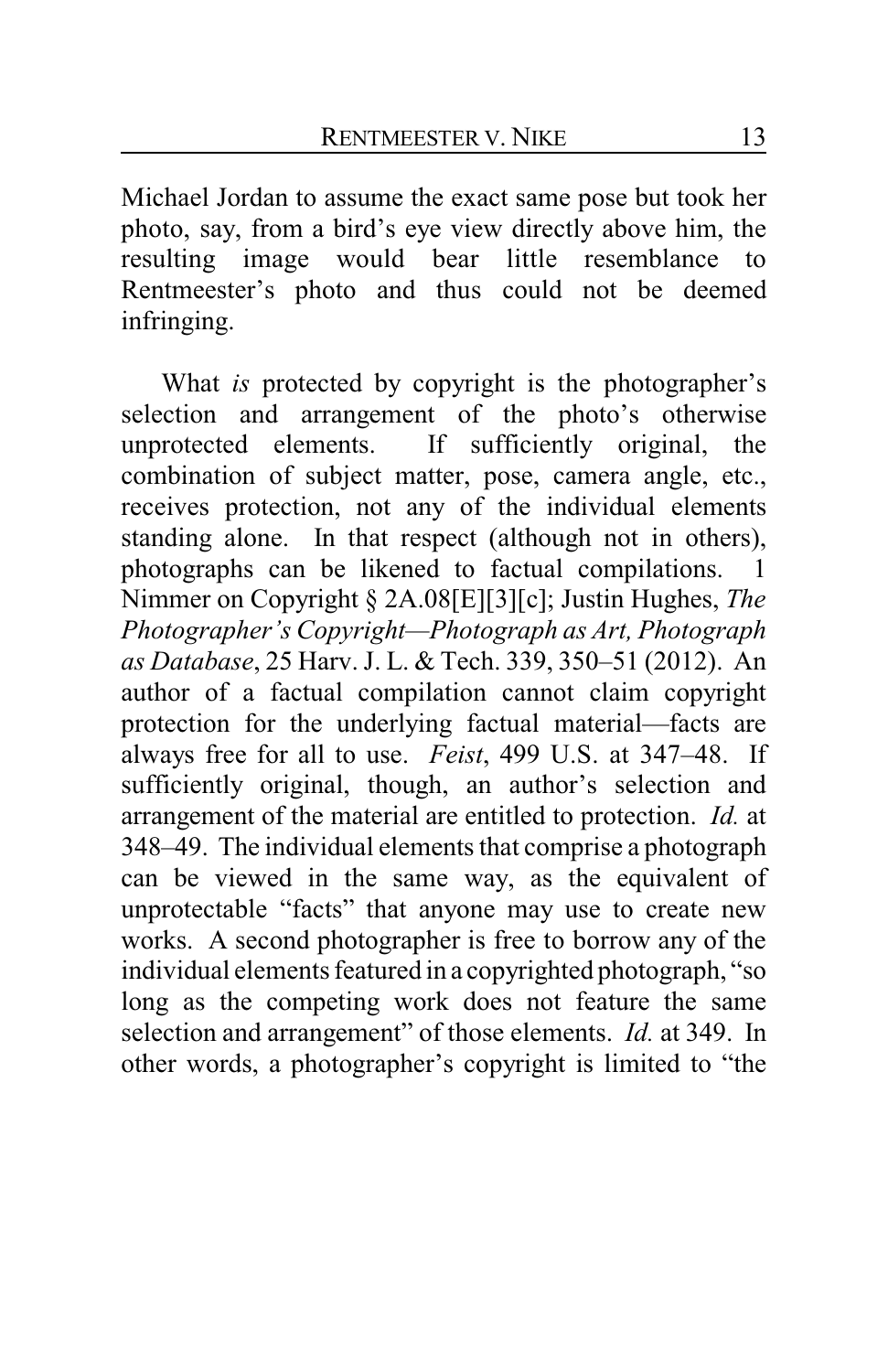particular selection and arrangement" of the elements as expressed in the copyrighted image. *Id.* at 350–51.<sup>2</sup>

This is not to say, as Nike urges us to hold, that all photographs are entitled to only "thin" copyright protection, as is true of factual compilations. A copyrighted work is entitled to thin protection when the range of creative choices that can be made in producing the work is narrow. *Mattel*, 616 F.3d at 913–14. In *Mattel*, we noted by way of illustration that "there are only so many ways to paint a red bouncy ball on blank canvas." *Id.* at 914. We contrasted that with the "gazillions of ways to make an aliens-attack movie," a work that would be entitled to "broad" protection given the much wider range of creative choices available in producing it. *Id.* at 913–14. When only a narrow range of expression is possible, copyright protection is thin because the copyrighted work will contain few protectable features.

Some photographs are entitled to only thin protection because the range of creative choices available in selecting and arranging the photo's elements is quite limited. That was the case in *Ets-Hokin v. Skyy Spirits, Inc.*, 323 F.3d 763 (9th Cir. 2003), where we held that the plaintiff's commercial product shots of a vodka bottle were entitled to only thin protection. Given the constraints imposed by the subject matter and conventions of commercial product shots, there were relatively few creative choices a photographer could make in producing acceptable images of the bottle. As a result, subtle differences in lighting, camera angle, and

<sup>&</sup>lt;sup>2</sup> We deal here with photographs of recognizable subject matter, rather than more abstract photographic works. We need not decide whether the same principles would apply with equal force to that latter category of works.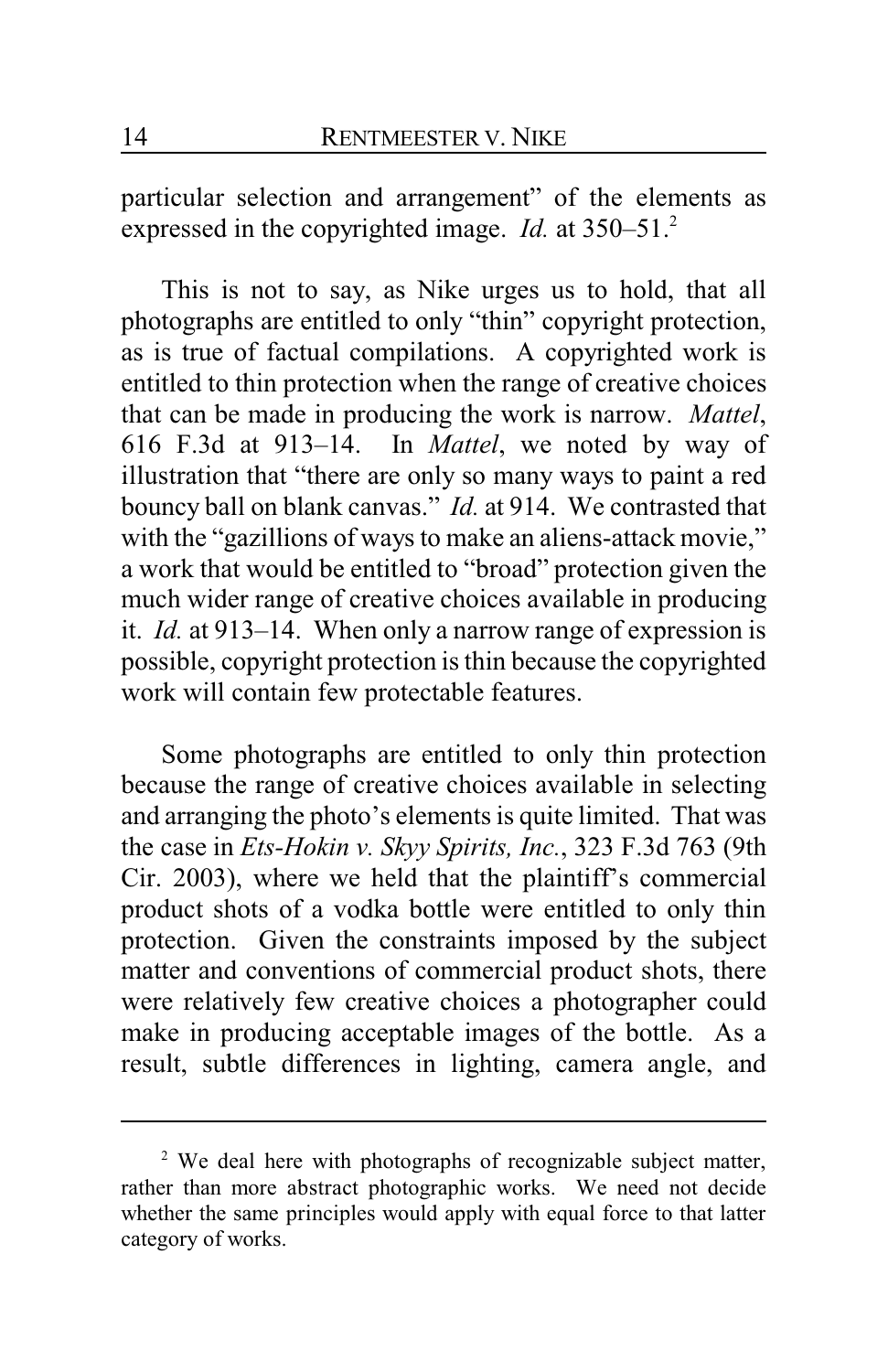background were sufficient to render the defendant's otherwise similar-looking photos of the same bottle noninfringing. *Id.* at 766.

With other photographs, however, the range of creative choices available to the photographer will be far broader, and very few of those choices will be dictated by subject matter or convention. On the spectrum we set out in *Mattel*—the relatively small number of ways "to paint a red bouncy ball on blank canvas" on one end, and the "gazillions of ways to make an aliens-attack movie" on the other—manyphotos will land more on the "aliens-attack movie" end of the range. 616 F.3d at 913–14. As with any other work, the greater the range of creative choices that may be made, the broader the level of protection that will be afforded to the resulting image. *See id.* at 916; *McCulloch*, 823 F.2d at 321.

Rentmeester's photo is undoubtedly entitled to broad rather than thin protection. The range of creative choices open to Rentmeester in producing his photo was exceptionally broad; very few of those choices were dictated by convention or subject matter. In fact, Rentmeester's photo is distinctive precisely because he chose *not* to be bound by the conventions commonly followed in photographing a basketball player attempting to dunk a basketball. Such photos would typically call for a basketball court as the setting, whether indoors or out. Rentmeester chose instead to place Jordan on an open, grassy knoll with a basketball hoop inserted as a prop, whimsically out of place and seeming to tower well above regulation height. Rentmeester also departed from convention by capturing Jordan in a fanciful, highly original pose, one inspired more by ballet's *grand jeté* than by any pose a basketball player might naturally adopt when dunking a basketball. These creative choices—along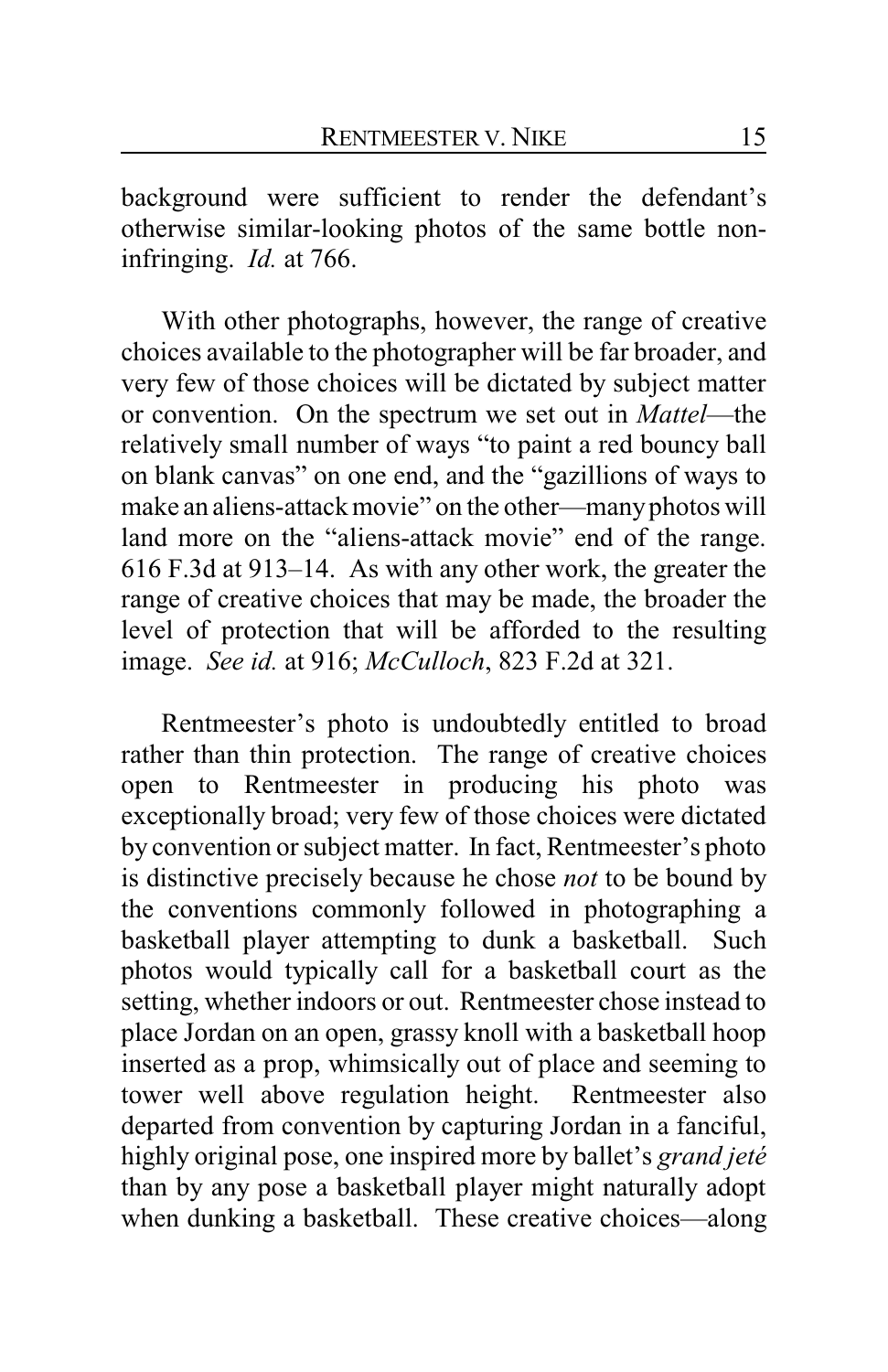with the other choices Rentmeester made with respect to lighting, camera angle, depth of field, and selection of foreground and background elements—resulted in a photo with many non-standard elements. Rentmeester's selection and arrangement of those elements produced an image entitled to the broadest protection a photograph can receive.

With those preliminary observations out of the way, we can now turn to whether Rentmeester has plausibly alleged that his photo and the Nike photo are substantially similar under the extrinsic test. As discussed, that inquiry requires us to assess similarities in the selection and arrangement of the photos' elements, as reflected in the objective details of the two works. We do not have a well-defined standard for assessing when similarity in selection and arrangement becomes "substantial," and in truth no hard-and-fast rule could be devised to guide determinations that will necessarily turn on the unique facts of each case. *See Peter Pan Fabrics, Inc. v. Martin Weiner Corp.*, 274 F.2d 487, 489 (2d Cir. 1960). The best we can do is borrow from the standard Judge Learned Hand employed in a case involving fabric designs: The two photos' selection and arrangement of elements must be similar enough that "the ordinary observer, unless he set out to detect the disparities, would be disposed to overlook them." *Id.*

We conclude that the works at issue here are as a matter of law not substantially similar. Just as Rentmeester made a series of creative choices in the selection and arrangement of the elements in his photograph, so too Nike's photographer made his own distinct choices in that regard. Those choices produced an image that differs from Rentmeester's photo in more than just minor details.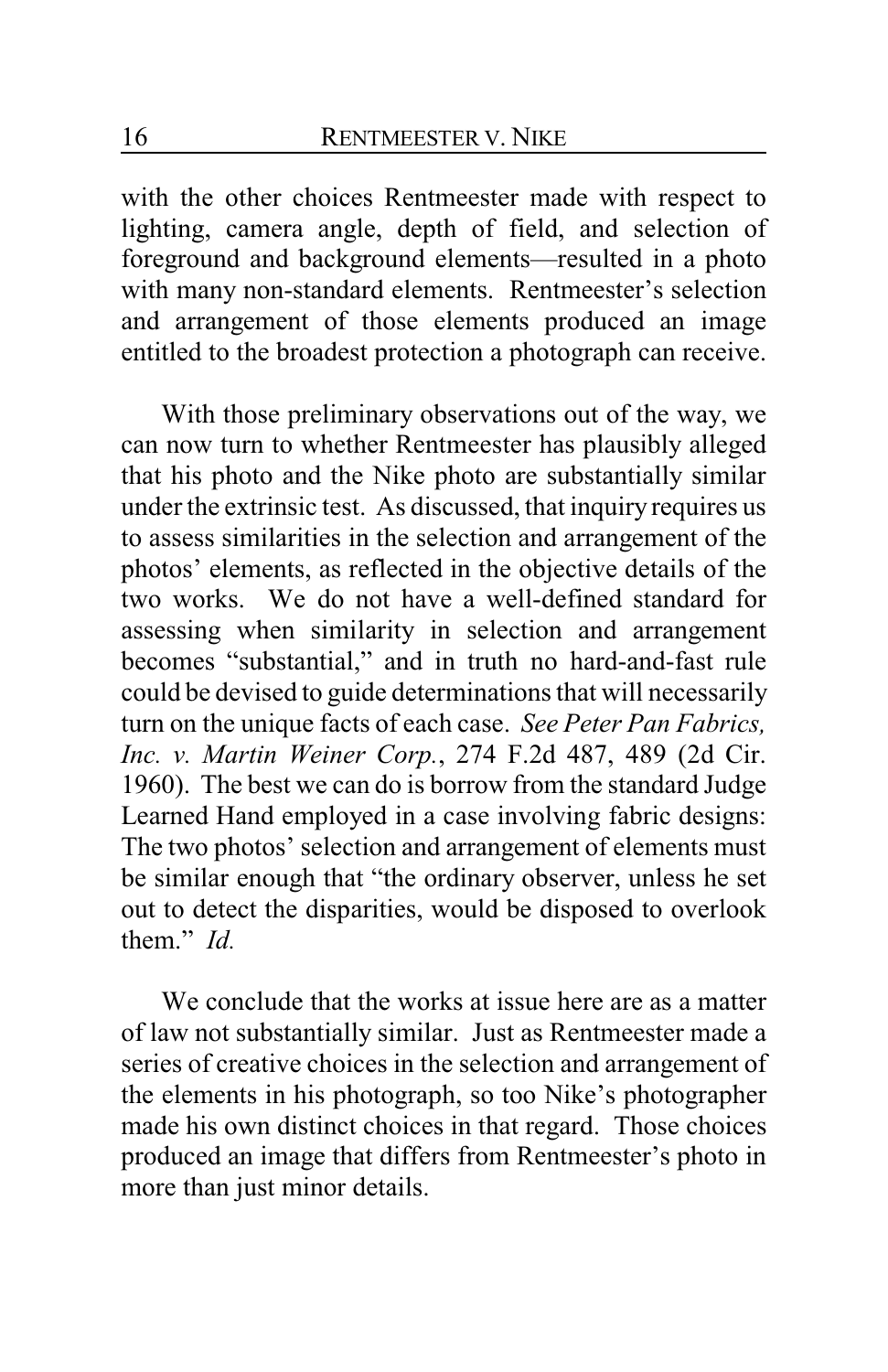Let's start with the subject matter of the photographs. The two photos are undeniably similar in the subject matter they depict: Both capture Michael Jordan in a leaping pose inspired by ballet's *grand jeté*. But Rentmeester's copyright does not confer a monopoly on that general "idea" or "concept"; he cannot prohibit other photographers from taking their own photos of Jordan in a leaping, *grand jeté*inspired pose. Because the pose Rentmeester conceived is highly original, though, he is entitled to prevent others from copying the details of that pose as expressed in the photo he took. Had Nike's photographer replicated those details in the Nike photo, a jury might well have been able to find unlawful appropriation even though other elements of the Nike photo, such as background and lighting, differ from the corresponding elements in Rentmeester's photo.

But Nike's photographer did not copy the details of the pose as expressed in Rentmeester's photo; he borrowed only the general idea or concept embodied in the photo. Thus, in each photo Jordan is holding a basketball above his head in his left hand with his legs extended, in a pose at least loosely based on the *grand jeté*. The position of each of his limbs in the two photos is different, however, and those differences in detail are significant because, among other things, they affect the visual impact of the images. In Rentmeester's photo, Jordan's bent limbs combine with the background and foreground elements to convey mainly a sense of horizontal (forward) propulsion, while in the Nike photo Jordan's completely straight limbs combine with the other elements to convey mainly a sense of vertical propulsion. While the photos embody a similar idea or concept, they express it in different ways. *See Folkens v. Wyland Worldwide, LLC*, — F.3d —, 2018 WL 841431, at \*4–5 (9th Cir. Feb. 13, 2018).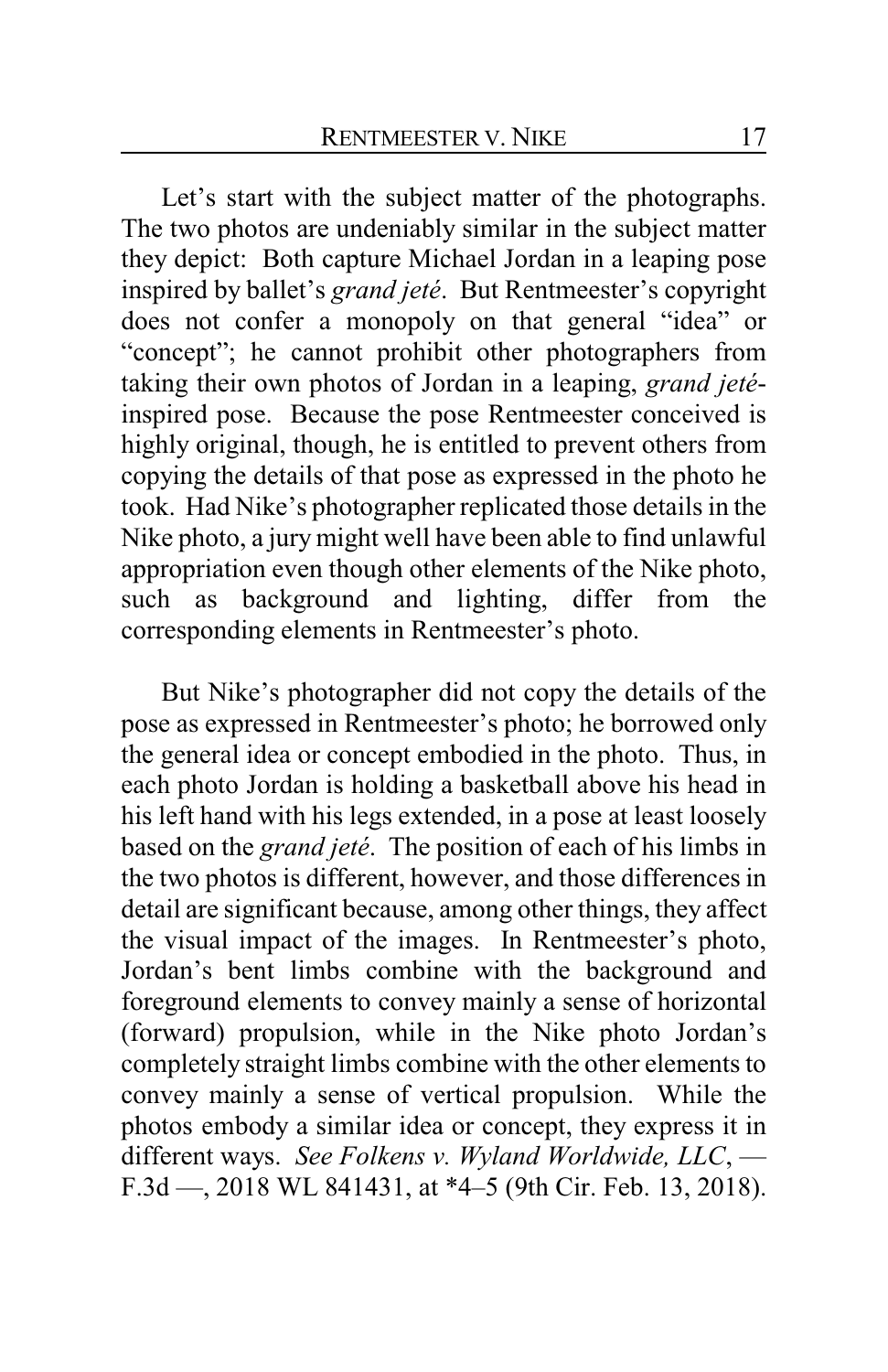As to the other highly original element of Rentmeester's photo—the unusual outdoor setting he chose—Nike's photographer did not copy the details of that element either. The two photos again share undeniable similarities at the conceptual level: Both are taken outdoors without the usual trappings of a basketball court, other than the presence of a lone hoop and backboard. But when comparing the details of how that concept is expressed in the two photos, stark differences are readily apparent. Rentmeester set his shot on a grassy knoll with a whimsically out-of-place basketball hoop jutting up from a pole planted in the ground. The grassy knoll in the foreground of Rentmeester's photo is wholly absent from the Nike photo. In fact, in the Nike photo there is no foreground element at all. The positioning of the basketball hoops is also materially different in the two photos. In Rentmeester's photo, the hoop is positioned at a height that appears beyond the ability of anyone to dunk on (even someone as athletic as Jordan), which further contributes to the whimsical rather than realistic nature of the depiction. The hoop in the Nike photo, by contrast, appears to be easily within Jordan's reach.

The other major conceptual similarity shared by the two photos is that both are taken from a similar angle so that the viewer looks up at Jordan's soaring figure silhouetted against a clear sky. This is a far less original element of Rentmeester's photo, as photographers have long used similar camera angles to capture subjects silhouetted against the sky. But even here, the two photos differ as to expressive details in material respects. In Rentmeester's photo, the background is a cloudless blue sky; in the Nike photo, it is the Chicago skyline silhouetted against the orange and purple hues of late dusk or early dawn. In Rentmeester's photo, the sun looms large in the lower right-hand corner of the image; in the Nike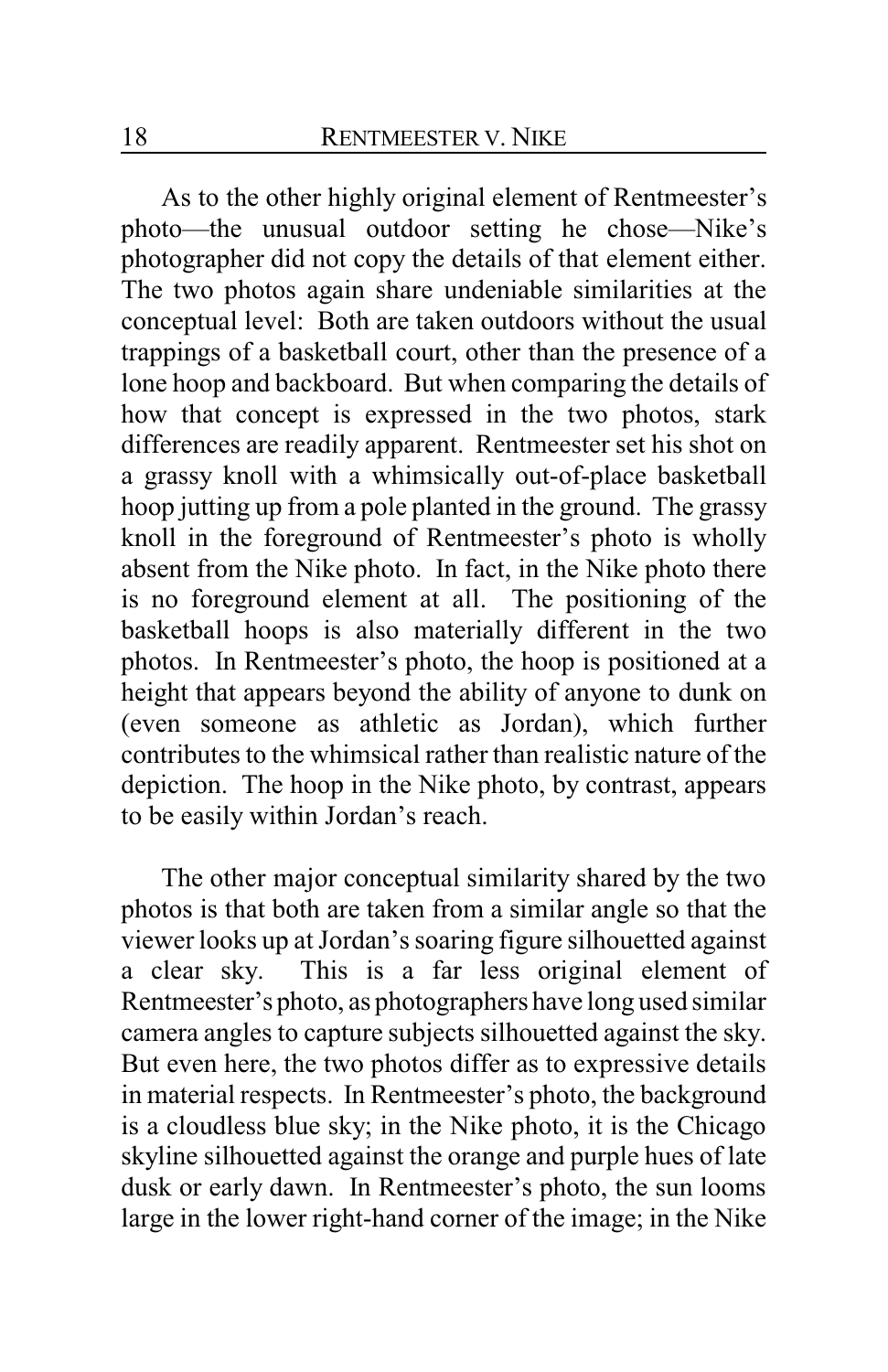photo the sun does not appear at all. And in Rentmeester's photo, parts of Jordan's figure are cast in shadow, while in the Nike photo every inch of Jordan's figure is brightly lit.

Finally, the arrangement of the elements within the photographs is materially different in two further respects. In Rentmeester's photo, Jordan is positioned slightly left of center and appears as a relatively small figure within the frame. In the Nike photo, he is perfectly centered and dominates the frame. In Rentmeester's photo, the basketball hoop stands atop a tall pole planted in the ground, and the hoop's position within the frame balances Jordan's left-ofcenter placement. In the Nike photo, the hoop takes up the entire right border of the frame, highlighting Jordan's dominant, central position. The hoops are also lit and angled differently toward the viewer, further distinguishing their expressive roles in the photographs.

In our view, these differences in selection and arrangement of elements, as reflected in the photos' objective details, preclude as a matter of law a finding of infringement. Nike's photographer made choices regarding selection and arrangement that produced an image unmistakably different from Rentmeester's photo inmaterial details—disparities that no ordinary observer of the two works would be disposed to overlook. What Rentmeester's photo and the Nike photo share are similarities in general ideas or concepts: Michael Jordan attempting to dunk in a pose inspired by ballet's *grand jeté*; an outdoor setting stripped of most of the traditional trappings of basketball; a camera angle that captures the subject silhouetted against the sky. Rentmeester cannot claim an exclusive right to ideas or concepts at that level of generality, even in combination. Permitting him to claim such a right would withdraw those ideas or concepts from the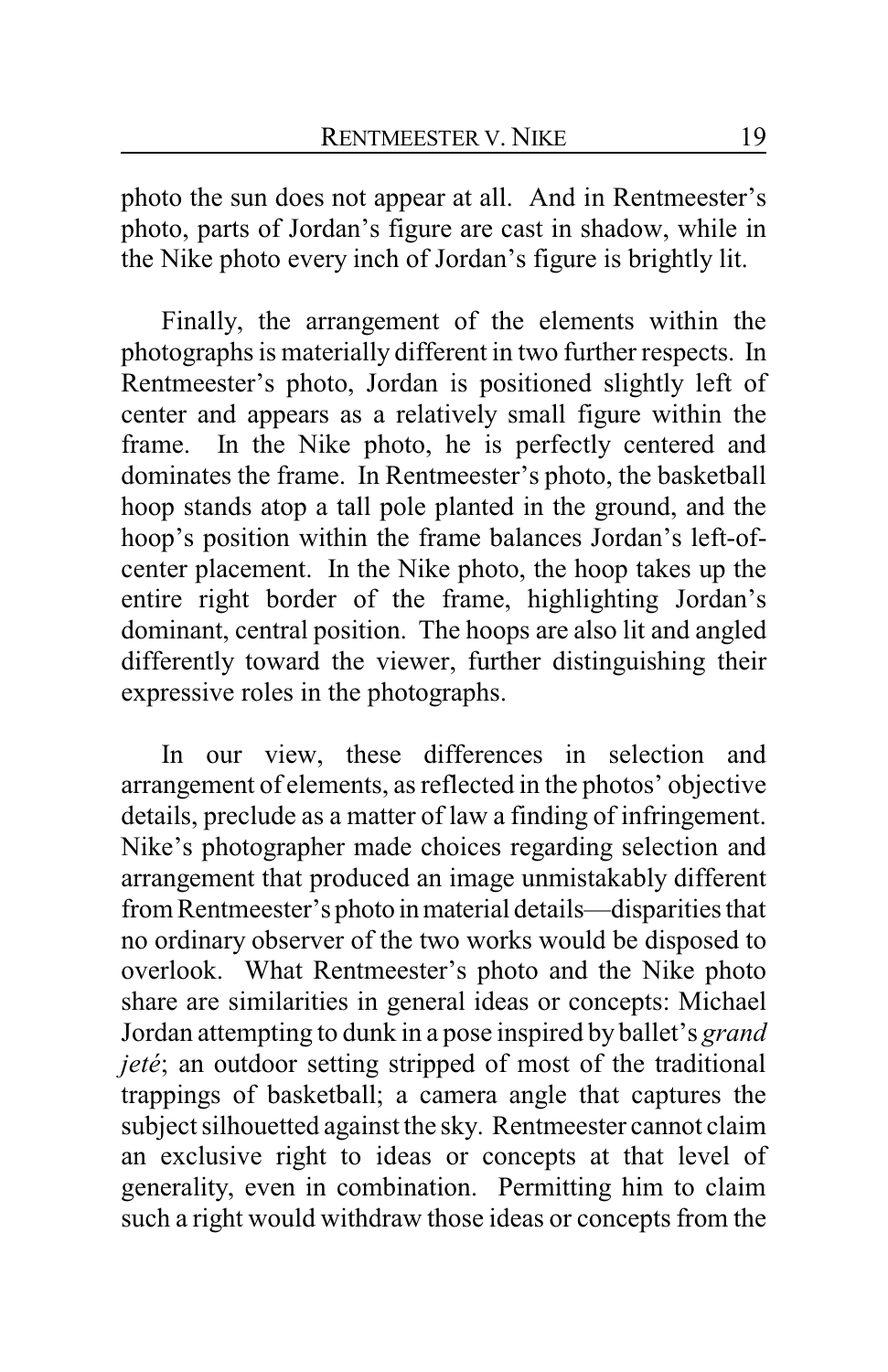"stock of materials" available to other artists, 4 Nimmer on Copyright § 13.03[B][2][a], thereby thwarting copyright's "fundamental objective" of "foster[ing] creativity." *Warner Bros. Inc. v. American Broadcasting Cos.*, 720 F.2d 231, 240 (2d Cir. 1983). Copyright promotes the progress of science and the useful arts by "encourag[ing] others to build freely upon the ideas and information conveyed by a work." *Feist*, 499 U.S. at 349–50. That is all Nike's photographer did here.

If the Nike photo cannot as a matter of law be found substantially similar to Rentmeester's photo, the same conclusion follows ineluctably with respect to the Jumpman logo. The logo is merely a solid black silhouette of Jordan's figure as it appears in the Nike photo, which, as we have said, differs materially from the way Jordan's figure appears in Rentmeester's photo. Isolating that one element from the Nike photo and rendering it in a stylized fashion make the Jumpman logo even less similar to Rentmeester's photo than the Nike photo itself. $3$ 

#### III

Rentmeester makes three additional arguments in support of reversal, none of which we find persuasive.

<sup>&</sup>lt;sup>3</sup> The district court concluded that, because infringement cannot be shown as a matter of law, Rentmeester's claim under the Digital Millennium Copyright Act fails as well. Rentmeester does not challenge that conclusion on appeal, other than to argue that the district court erred in holding that Nike's works are non-infringing.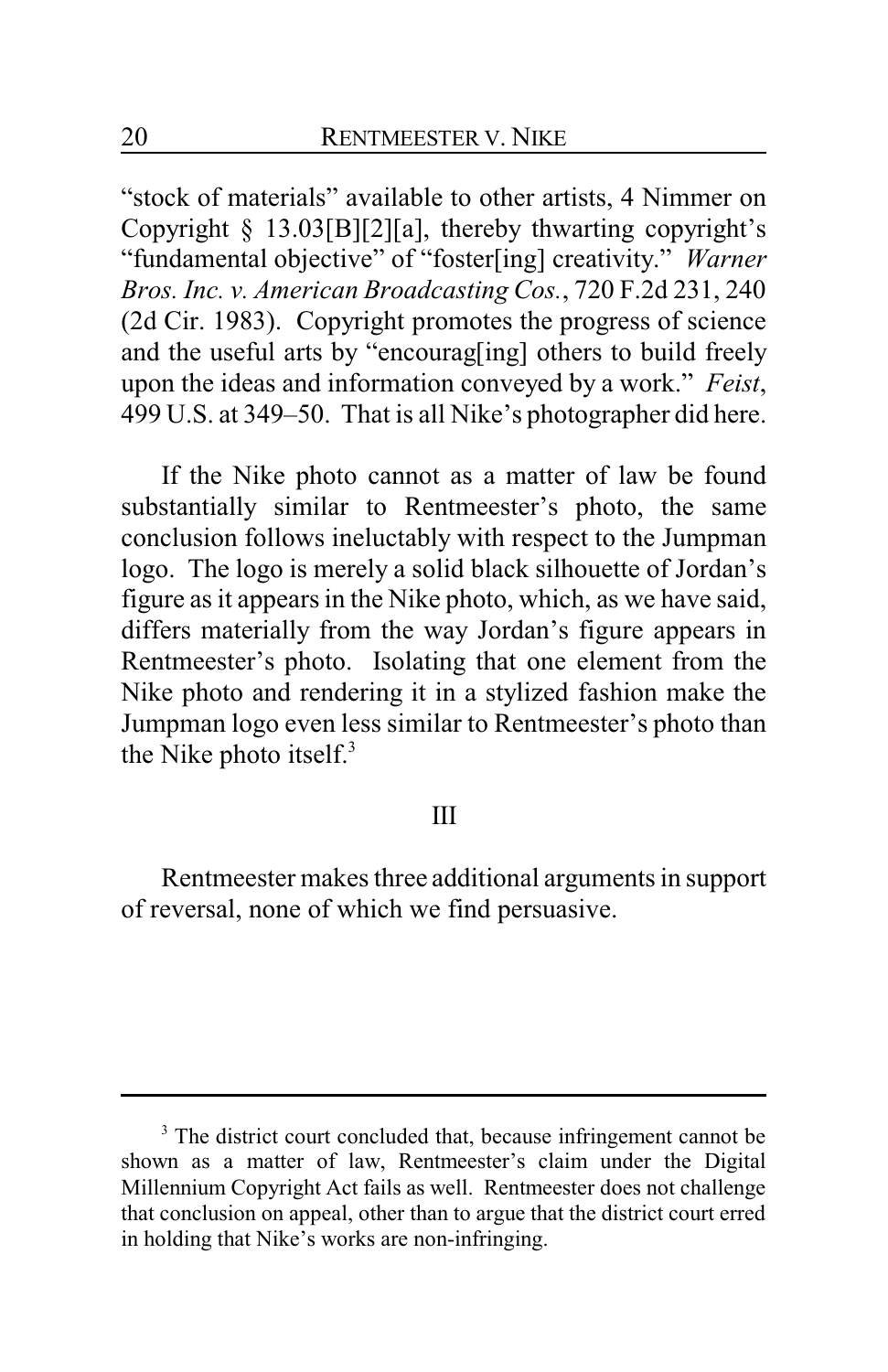#### A

First, Rentmeester contends that dismissal at the pleading stage is rarely appropriate in copyright infringement cases and that he should have been allowed to take discovery before the district court assessed substantial similarity. It is true that dismissal of copyright infringement claims occurs more commonly at the summary judgment stage, but dismissal at the pleading stage is by no means unprecedented. *See, e.g.*, *Peters v. West*, 692 F.3d 629, 631 (7th Cir. 2012); *Peter F. Gaito Architecture, LLC v. Simone Development Corp.*, 602 F.3d 57, 64–65 (2d Cir. 2010); *Christianson v. West Publishing Co.*, 149 F.2d 202, 203 (9th Cir. 1945). Dismissal is appropriate here because the two photos and the Jumpman logo are properly before us and thus "capable of examination and comparison." *Christianson*, 149 F.2d at 203. Nothing disclosed during discovery could alter the fact that the allegedly infringing works are as a matter of law not substantially similar to Rentmeester's photo.

This is not a case in which discovery could shed light on any issues that actuallymatter to the outcome. In some cases, the defendant claims independent creation as a defense and thus denies having had access to the plaintiff's work. In that scenario, disputed factual issues will often require discovery to flesh out. Here, Nike does not contest that it had access to Rentmeester's photo, so that issue is not in dispute.

In other cases, more may need to be known about the range of creative choices available to the plaintiff photographer in order to determine the breadth of protection available to his work. Here, we have accepted as true all of Rentmeester's allegations concerning the creative choices he made in producing his photograph. But even granting his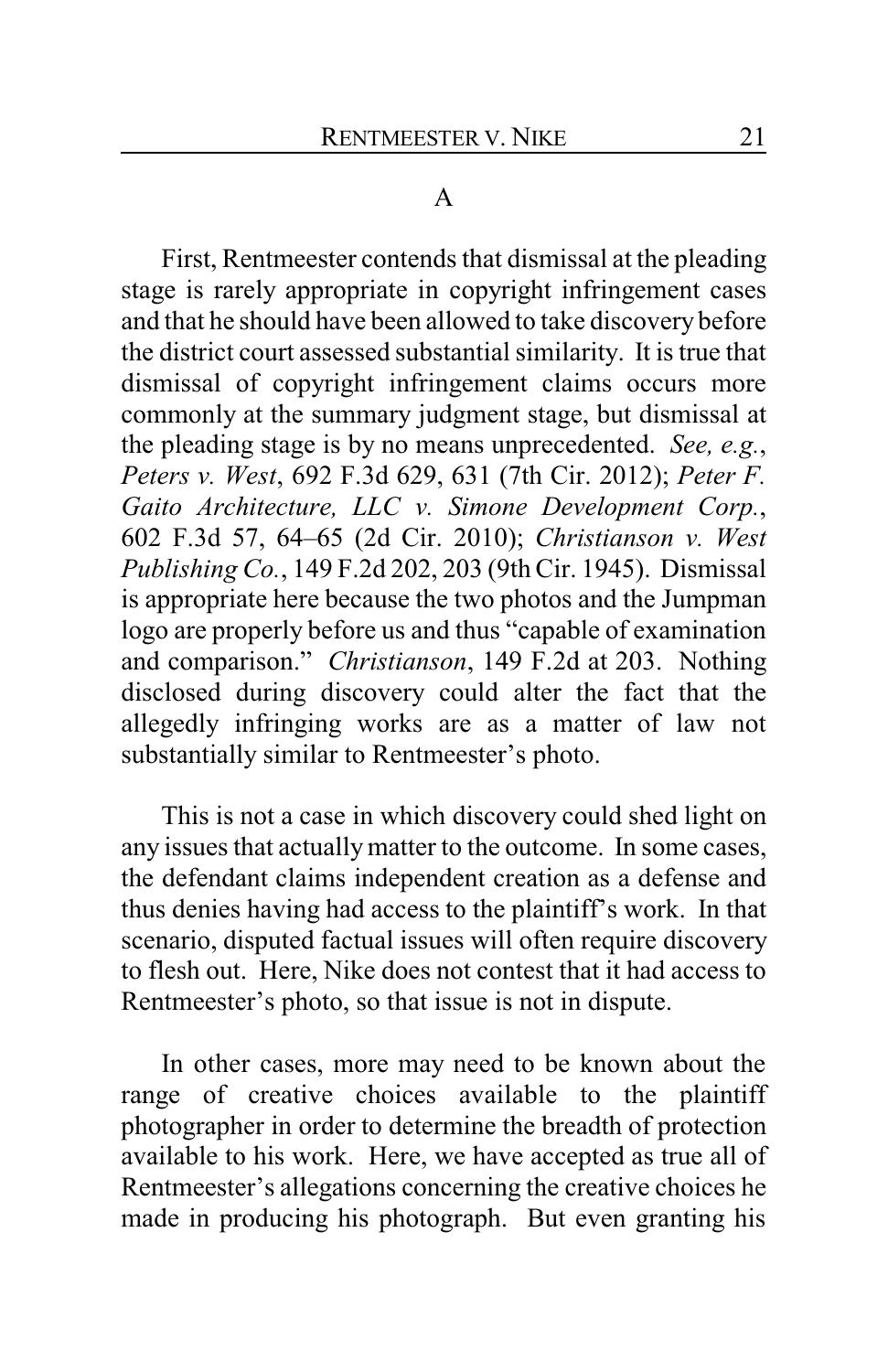photo the broad protection it deserves, a comparison of the works at issue makes clear that Nike's photographer made creative choices of his own, which resulted in an image and derivative logo not substantially similar to Rentmeester's photo. Nothing disclosed during discovery could strengthen Rentmeester's arguments on this score.

#### B

Second, Rentmeester asserts that because he has made a strong showing of access, he need make only a lesser showing of substantial similarity. For this proposition he relies on the so-called "inverse ratio rule." Under the inverse ratio rule, we require "a lower standard of proof of substantial similarity when a high degree of access is shown." *Three Boys Music*, 212 F.3d at 485 (internal quotation marks omitted). That rule does not help Rentmeester because it assists only in proving copying, not in proving unlawful appropriation, the only element at issue in this case. *See* Jane C. Ginsburg & Robert A. Gorman, Copyright Law 133–34 (2012); 4 Nimmer on Copyright  $\S 13.03$ [C], [D]; 3 William F. Patry, Patry on Copyright § 9:91 (2017).

Recall from our earlier discussion that a plaintiff who lacks direct evidence of copying can attempt to prove that fact circumstantially by showing that the defendant had access to the plaintiff's work and that the two works share similarities probative of copying. *See Baxter*, 812 F.2d at 423; 4 Nimmer on Copyright § 13.01[B]. The inverse ratio rule provides that the stronger the evidence of access, the less compelling the similarities between the two works need be in order to give rise to an inference of copying. On the flip side, the more compelling the similarities supporting an inference of copying, the less compelling the evidence of access need be.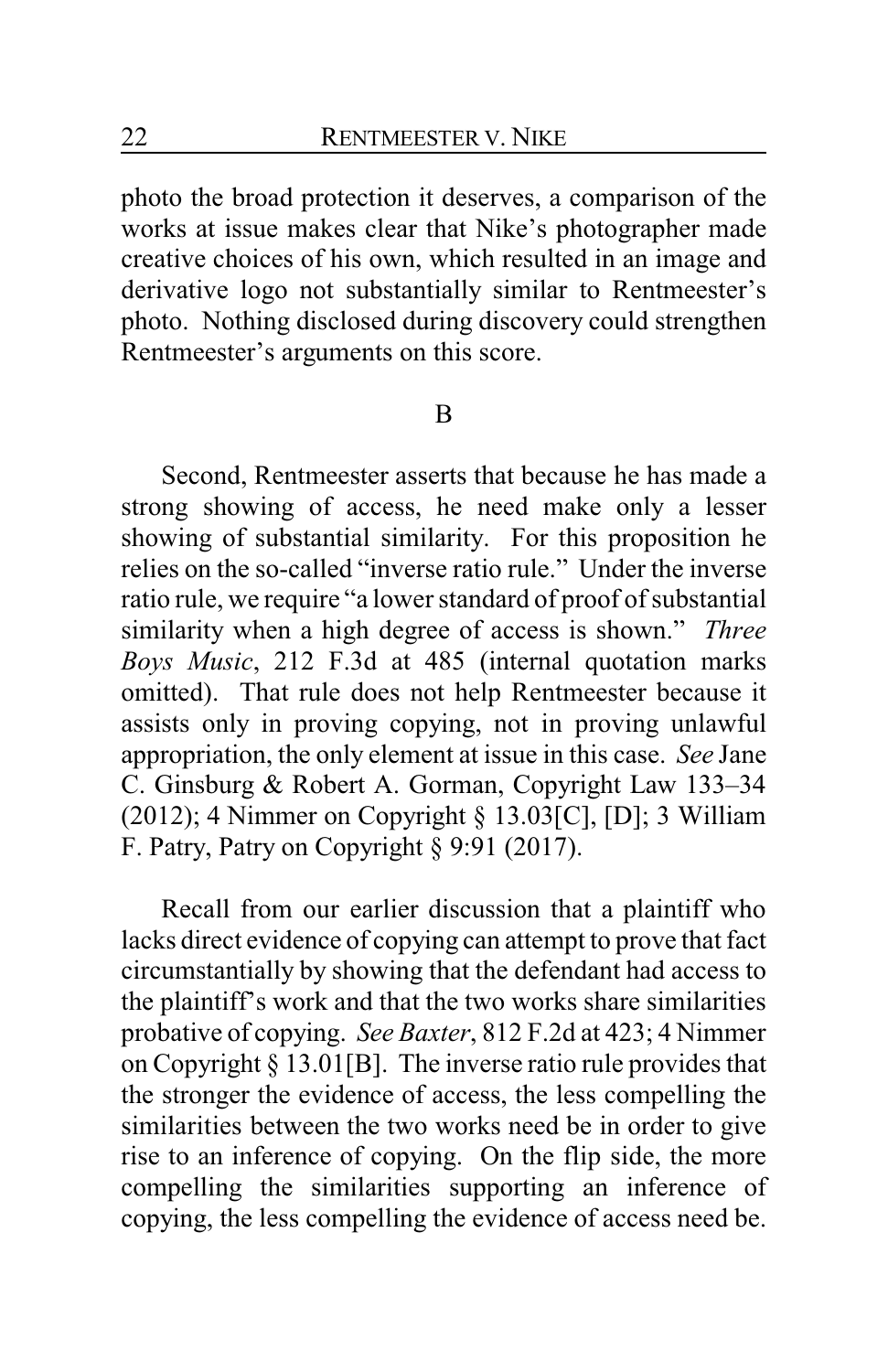Indeed, if the similarities are "striking" enough—that is, highly unlikely to have been the product of independent creation—such similarities can be sufficient on their own to establish that the defendant must have had access to the plaintiff's work. *See Ty, Inc. v. GMA Accessories, Inc.*, 132 F.3d 1167, 1170 (7th Cir. 1997); *Baxter*, 812 F.2d at 423–24 & n.2. That was the case in *Feist*, for example, where the plaintiff planted fictitious entries in its white pages directory precisely to detect copying and those same fictitious entries appeared in the defendant's competing directory. 499 U.S. at 344.

But again, after proving that the defendant's work is the product of copying rather than independent creation, the plaintiff must still show copying of protected expression that amounts to unlawful appropriation. *Peters*, 692 F.3d at 635. The showing of substantial similarity necessary to prove unlawful appropriation does not vary with the degree of access the plaintiff has shown. *Id.*; *Positive Black Talk Inc. v. Cash Money Records Inc.*, 394 F.3d 357, 372 n.11 (5th Cir. 2004); 3 Patry on Copyright § 9:91. The substantial similarity standard represents copyright law's attempt "to strike a delicate balance between the protection to which authors are entitled under an act of Congress and the freedom that exists for all others to create their works outside the area protected against infringement." *Warner Bros.*, 720 F.2d at 245. That balance does not shift depending on how strong the plaintiff's proof of access may be.

The inverse ratio rule thus assists Rentmeester on the issue of copying, but that component of his claim is not contested in this appeal. The only issue relevant here is whether Nike engaged in unlawful appropriation by copying more of Rentmeester's protected expression than copyright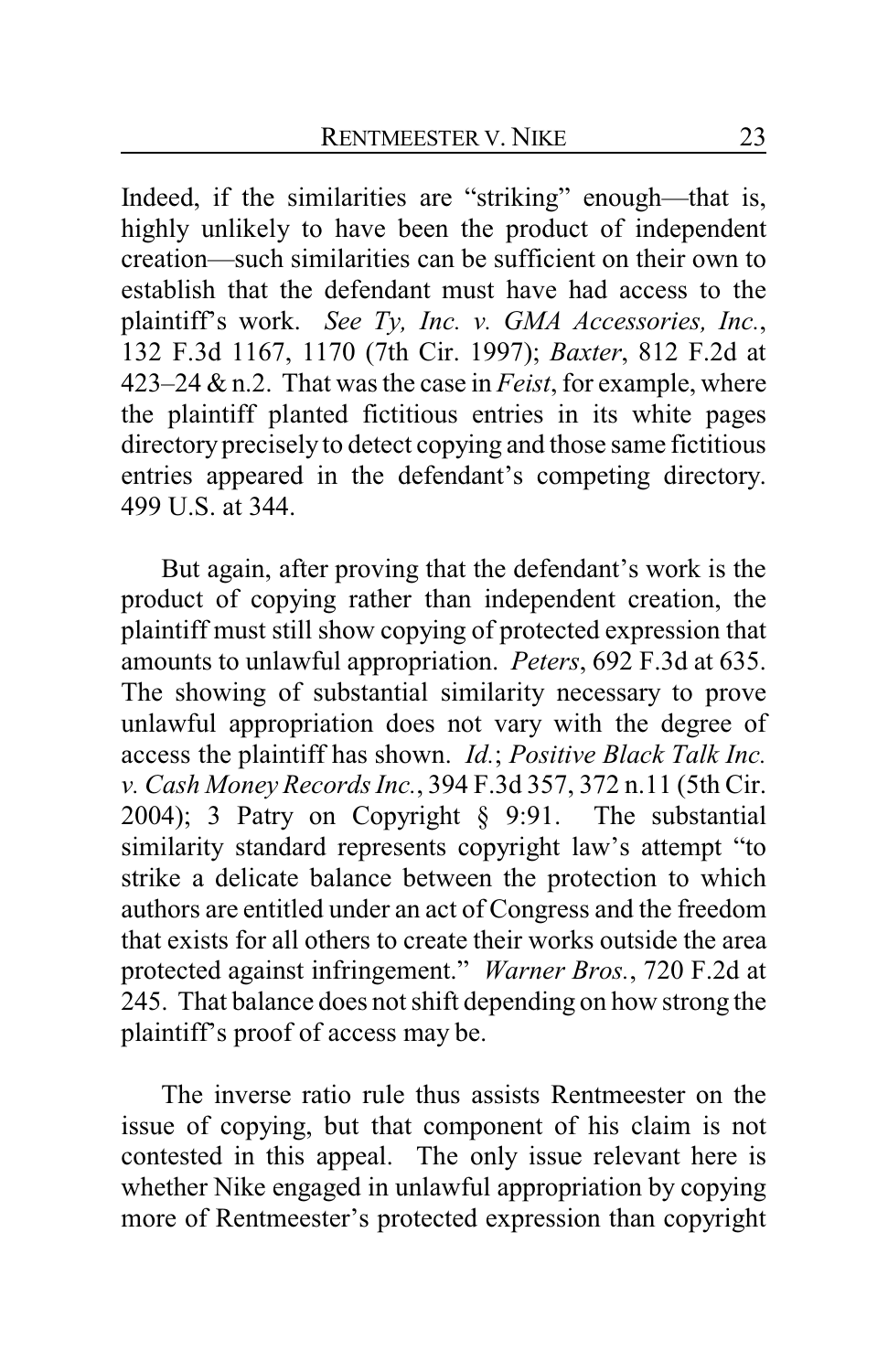law allows. The inverse ratio rule has no bearing on that determination.

#### $\mathcal{C}$

Finally, Rentmeester contends that the district court should have granted him leave to amend his complaint, rather than dismissing the action with prejudice. The district court did not abuse its discretion in dismissing Rentmeester's suit with prejudice because amending the complaint would have been futile. Rentmeester's photo and the allegedly infringing works are as a matter of law not substantially similar. None of the new allegations Rentmeester proposed to add would have changed that dispositive fact.

#### **AFFIRMED.**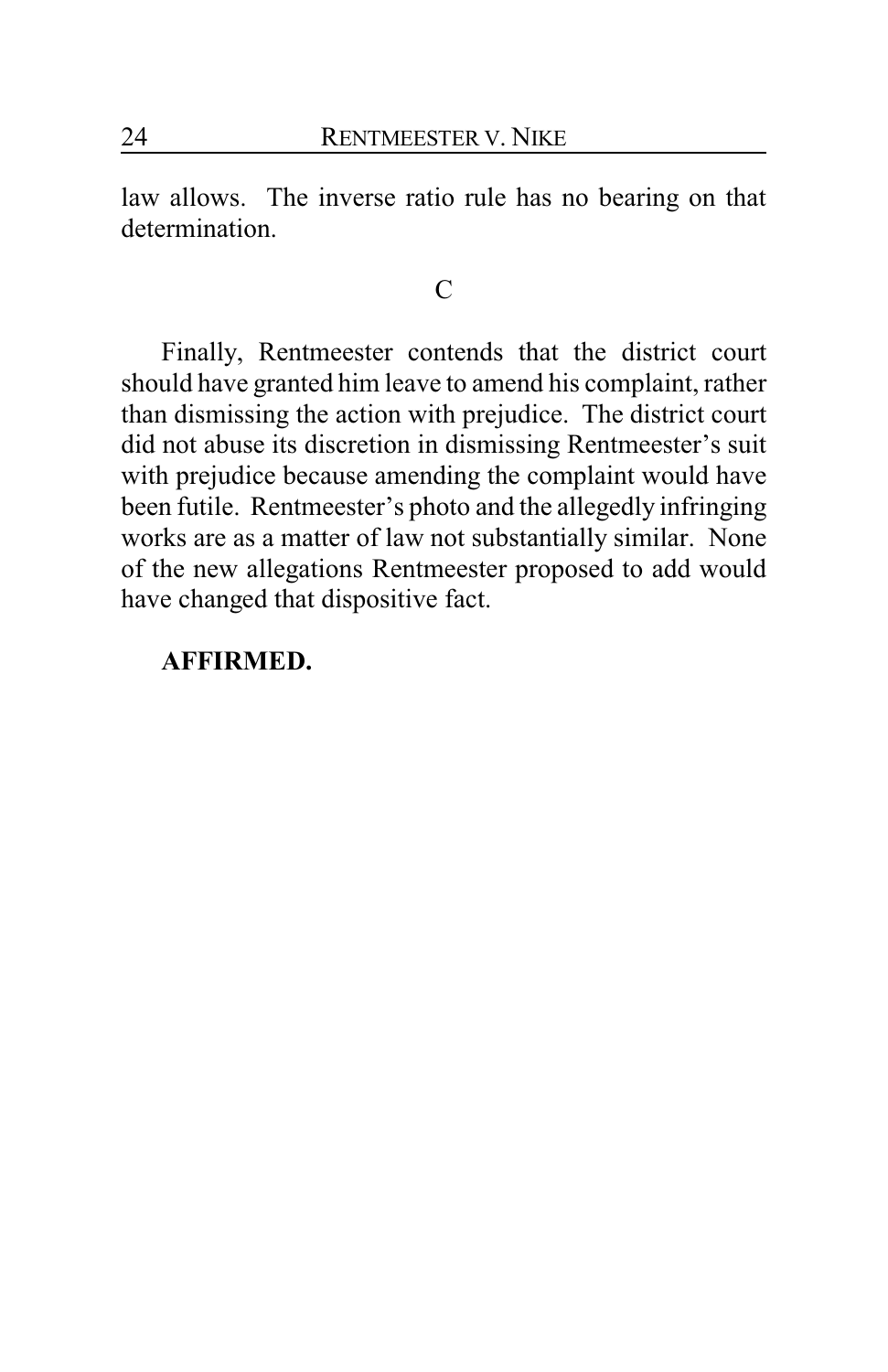# **Appendix**



Rentmeester's photograph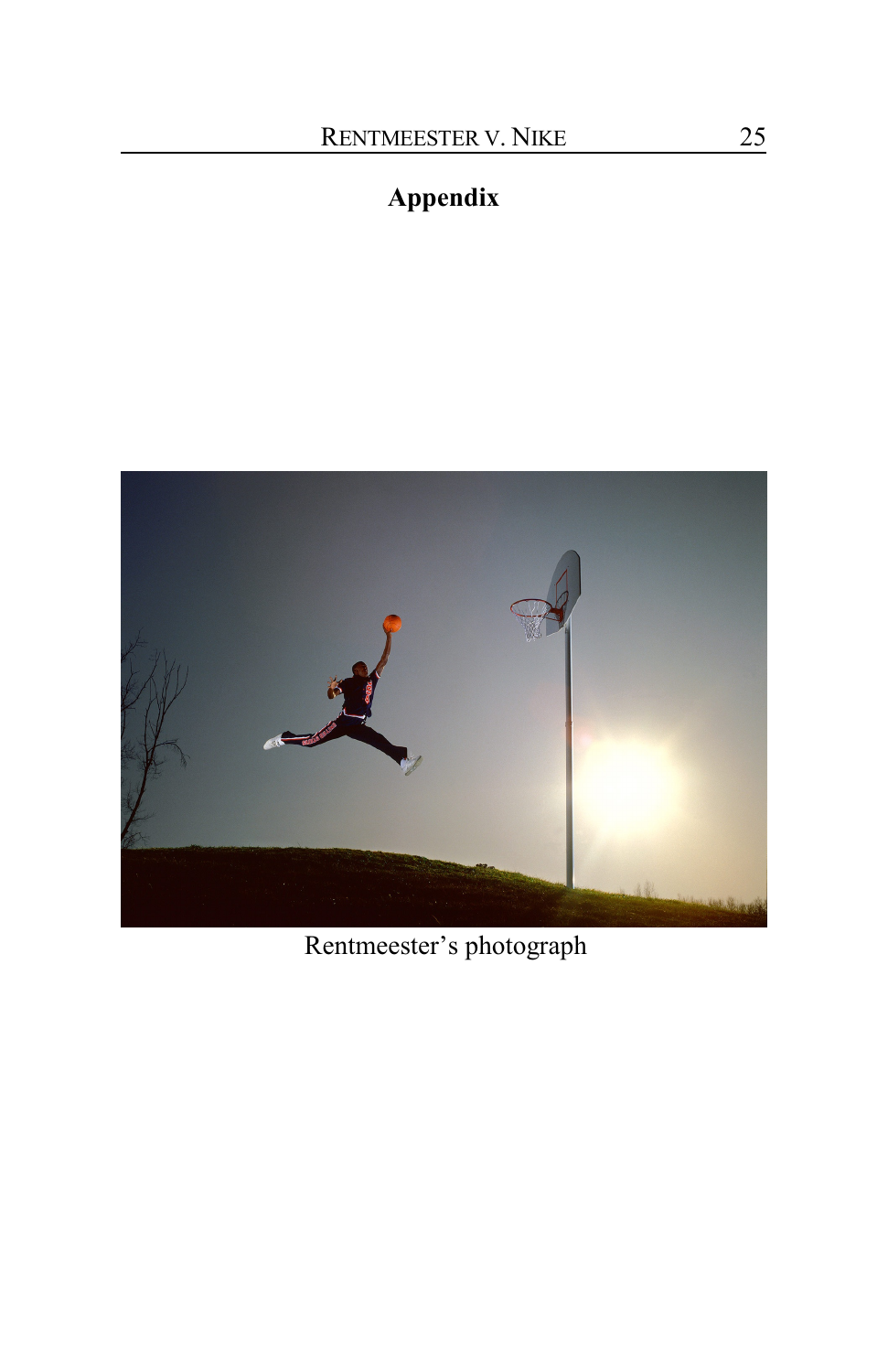

Nike's photograph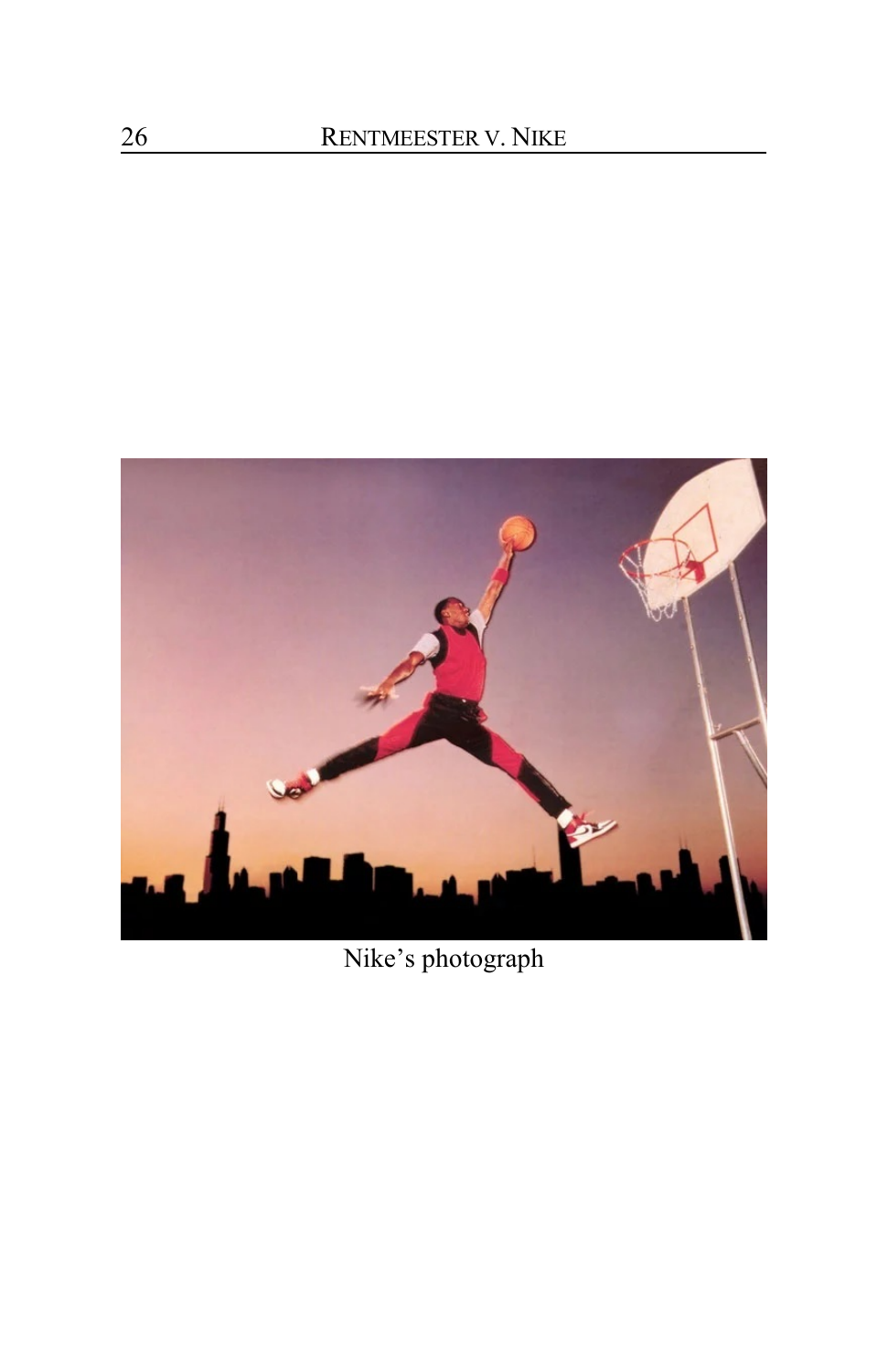

Nike's Jumpman logo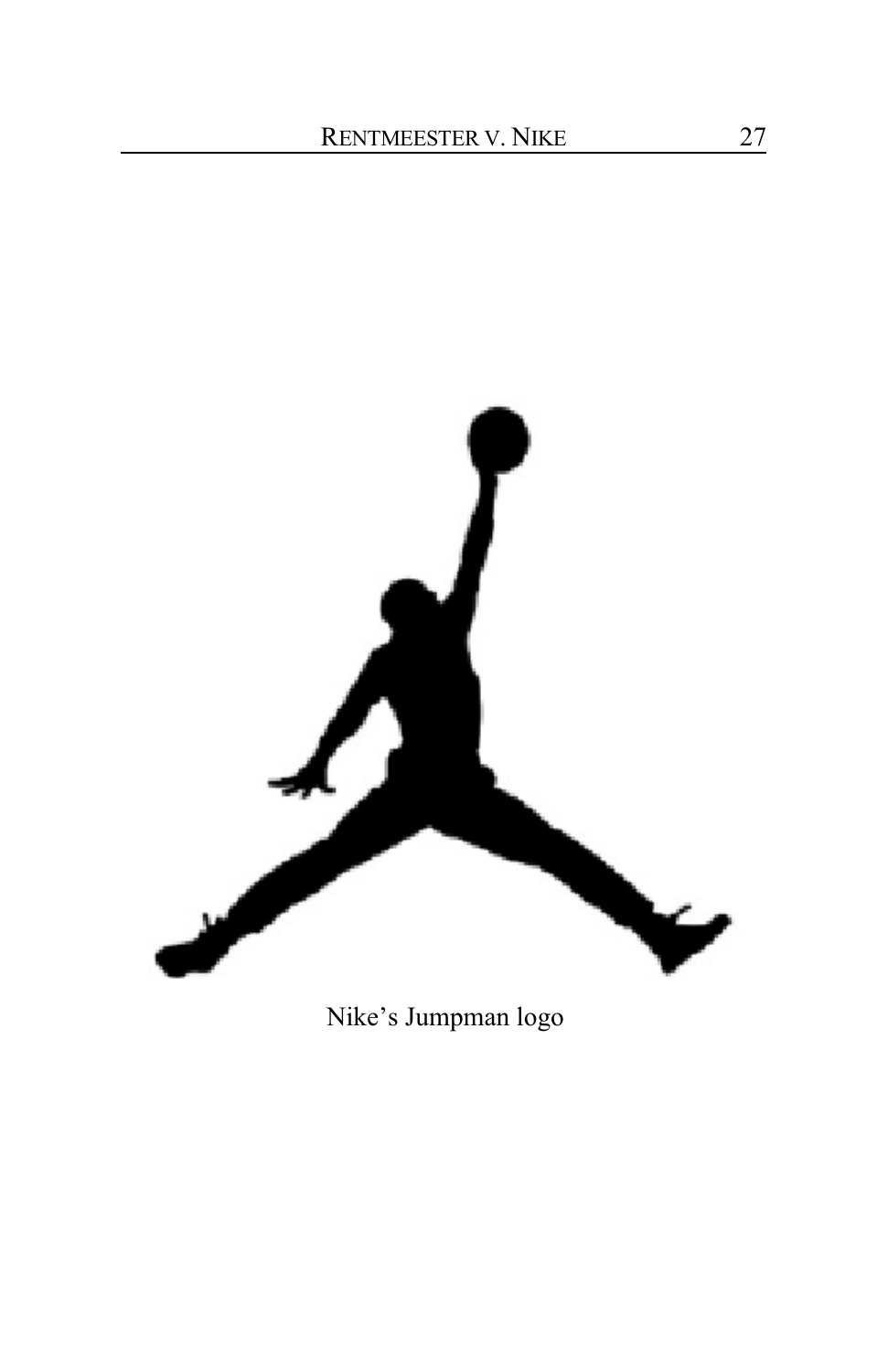OWENS, Circuit Judge, concurring in part and dissenting in part:

I agree with most of the majority's analysis, and with its holding that Rentmeester cannot prevail on his Jumpman logo copyright infringement claim. However, I respectfully disagree with the majority's conclusion as to the Nike photo.

After correctly (1) setting out the law of copyright as applied to photographs, and (2) recognizing that Rentmeester's photo is entitled to "broad" copyright protection, the majority then dissects why, in its view, the Rentmeester and Nike photos are, as a matter of law, not substantially similar. This section of the majority reads like a compelling motion for summary judgment or closing argument to a jury, and it may be correct at the end of the day. Yet such questions of substantial similarity are inherently factual, and should not have been made at this stage of the game.

Where no discovery has taken place, we should not say that, as a matter of law, the Nike photo could never be substantially similar to the Rentmeester photo. This is an inherently factual question which is often reserved for the jury, and rarely for a court to decide at the motion to dismiss stage. *See, e.g.*, *L.A. Printex Indus., Inc. v. Aeropostale, Inc.*, 676 F.3d 841, 848 (9th Cir. 2012) ("Summary judgment is 'not highly favored' on questions of substantial similarity in copyright cases." (citation omitted)); *Sturdza v. United Arab Emirates*, 281 F.3d 1287, 1296 (D.C. Cir. 2002) ("Because substantial similarity is customarily an extremely close question of fact, summary judgment has traditionally been frowned upon in copyright litigation." (citation and alteration omitted)); *Leigh v. Warner Bros., Inc.*, 212 F.3d 1210, 1213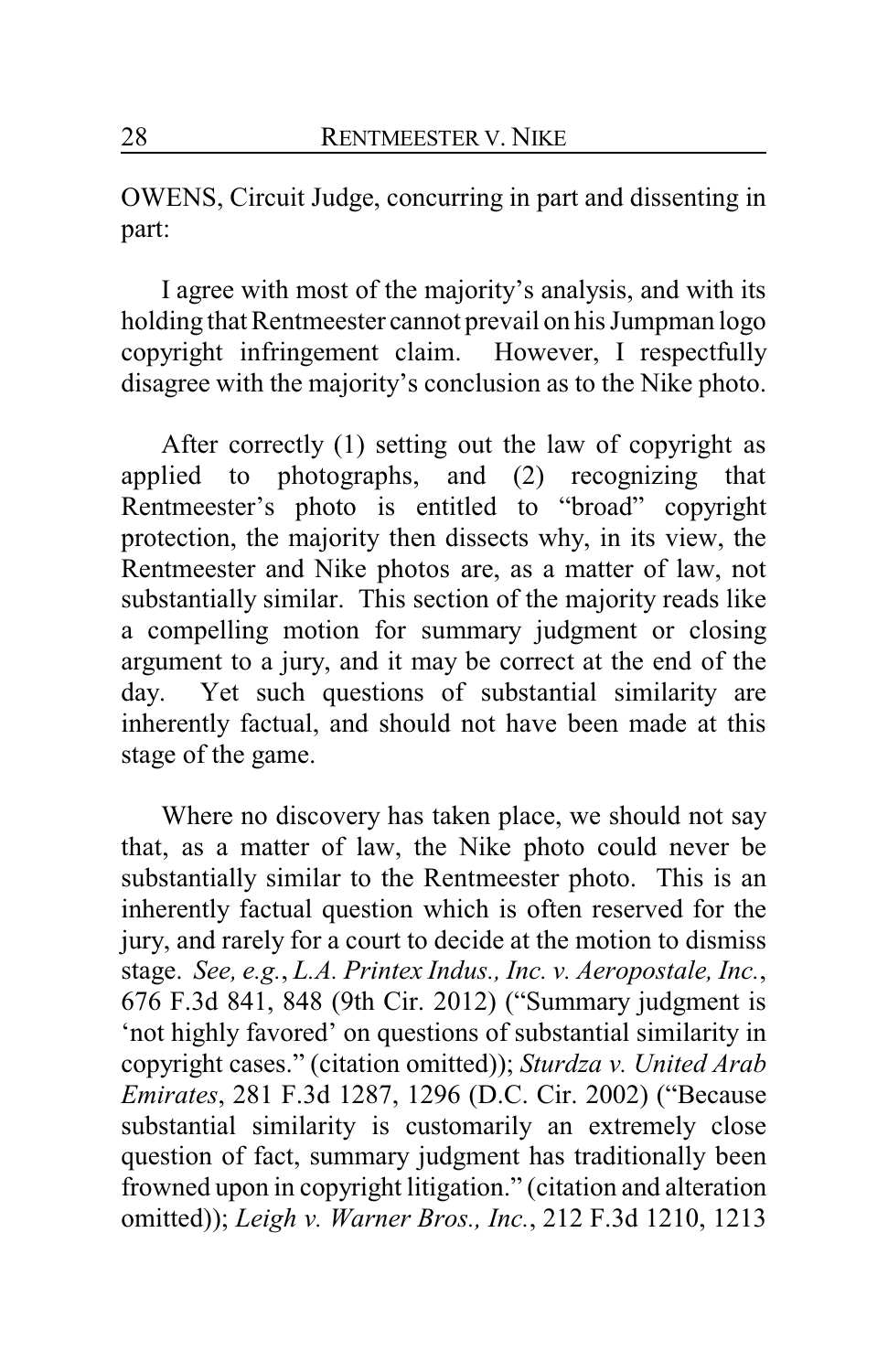(11th Cir. 2000) ("Copyright infringement is generally a question of fact for the jury to decide . . . and the court erred in holding as a matter of law that no reasonable jury could find that the Warner Brothers promotional single-frame images were substantially similar to the aspects of [the photographer's] work protected by copyright.").

"Although it may be easy to identify differences between" the two photos, the Nike photo also has "much in common" with the broadly protected Rentmeester photo. *Leigh*, 212 F.3d at 1216 (reversing summary judgment for defendant with respect to its alleged infringement of a photograph notwithstanding "undeniably[] significant differences between the pictures"). For example, in addition to the similarity of both photos capturing Michael Jordan doing a grand-jeté pose while holding a basketball, both photos are taken from a similar angle, have a silhouette aspect of Jordan against a contrasting solid background, and contain an outdoor setting with no indication of basketball apart from an isolated hoop and backboard.

I cannot say that no reasonable jury could find in favor of Rentmeester regarding the Nike photo, so I would hesitate in granting summary judgment. Here, the majority did not permit the case even to go that far. Rather, it substituted its own judgment – with no factual record development by the parties – as to why the photos are not substantially similar.

While I disagree with the majority's ruling as to the Nike photo, I agree with its holding as to the Jumpman logo. The only element of the Rentmeester photo which Nike possibly could have copied to create the Jumpman logo is the outline of Jordan doing a grand-jeté pose while holding a basketball. As the cases that the majority cites make clear, the outline of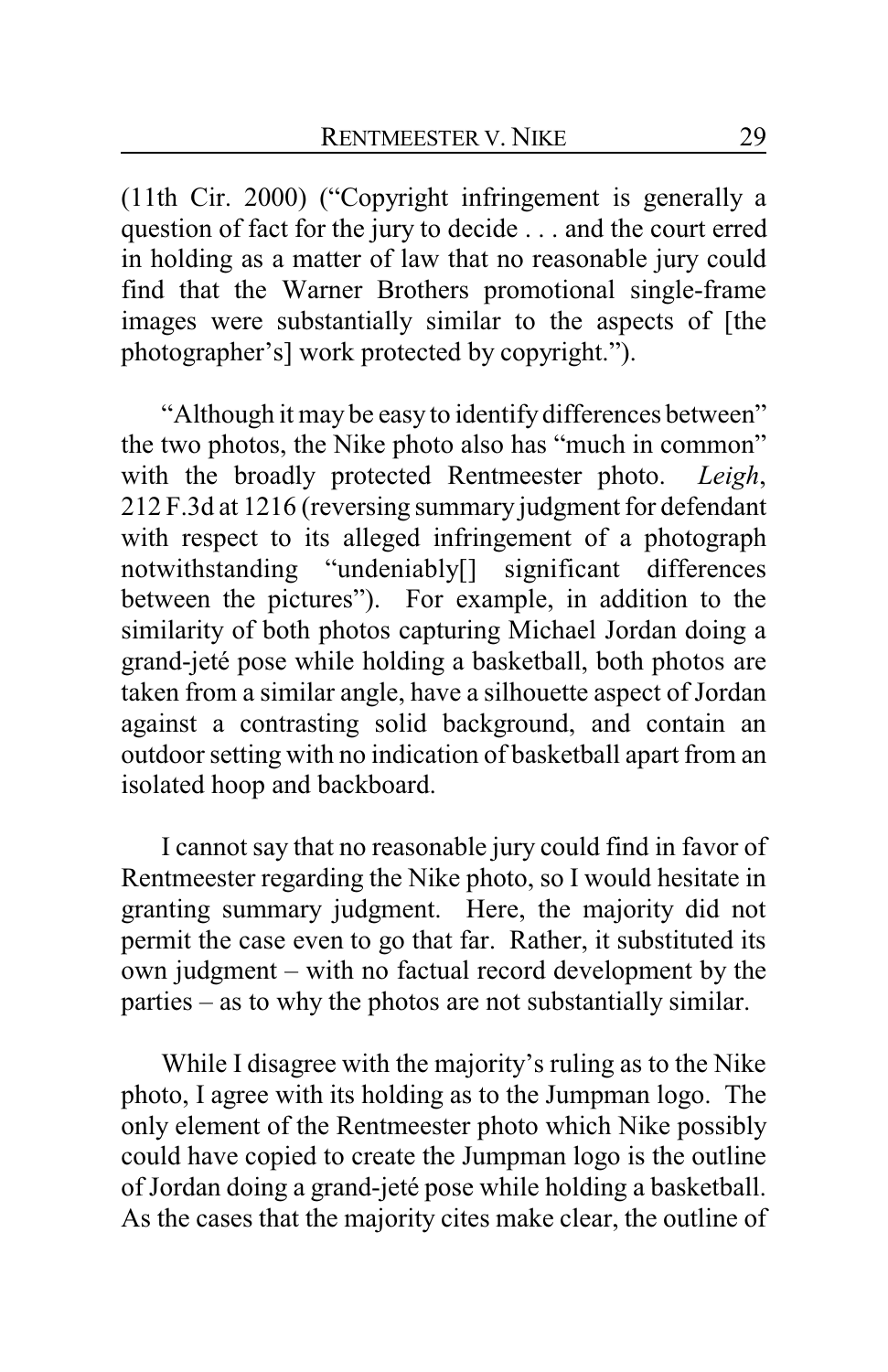a pose isolated from a photograph enjoys, at best, "thin" copyright protection. A grand-jeté dunking pose cannot receive the broad protection that Rentmeester claims, even if Rentmeester encouraged Jordan to strike it. The pose is ultimately no different from the Vulcan salute of Spock, the double thumbs up of Arthur Fonzarelli, or John Travolta's iconic Saturday Night Fever dance pose. *See, e.g.*, *Harney v. Sony Pictures Television, Inc.*, 704 F.3d 173, 187 (1st Cir. 2013) (holding that piggyback pose in photograph was unprotected element); *Mattel, Inc. v. Azrak-Hamway Int'l, Inc.*, 724 F.2d 357, 360 (2d Cir. 1983) (per curiam) (holding that figurine's "traditional fighting pose" was unprotected element); *Reece v. Island Treasures Art Gallery, Inc.*, 468 F. Supp. 2d 1197, 1206–07 (D. Haw. 2006) (holding that hula pose in photograph was unprotected element); *cf. Bikram's Yoga College of India, L.P. v. Evolation Yoga, LLC*, 803 F.3d 1032, 1036–44 (9th Cir. 2015) (holding that yoga sequence fell outside of copyright protection).

All of these poses can exist independently of the photographer taking them. It does not matter that Rentmeester told Jordan to pose that way – standing alone, a photograph of a mannequin or marionette in that same pose would receive the same thin protection. *Cf. Folkens v. Wyland Worldwide, LLC*, – F.3d –, 2018 WL841431, at \*3–4 (9th Cir. Feb. 13, 2018) (holding that two dolphins crossing each other was an unprotected element because that pose can be found in nature and it was irrelevant that the dolphins were posed by animal trainers). Indeed, Rentmeester cannot cite any cases to suggest that Jordan's pose, in isolation, enjoys anything more than the thinnest of copyright protection. To hold otherwise would mean that a photographer would own a broad copyright over photos of human movements, including facial expressions. I cannot find any authority in